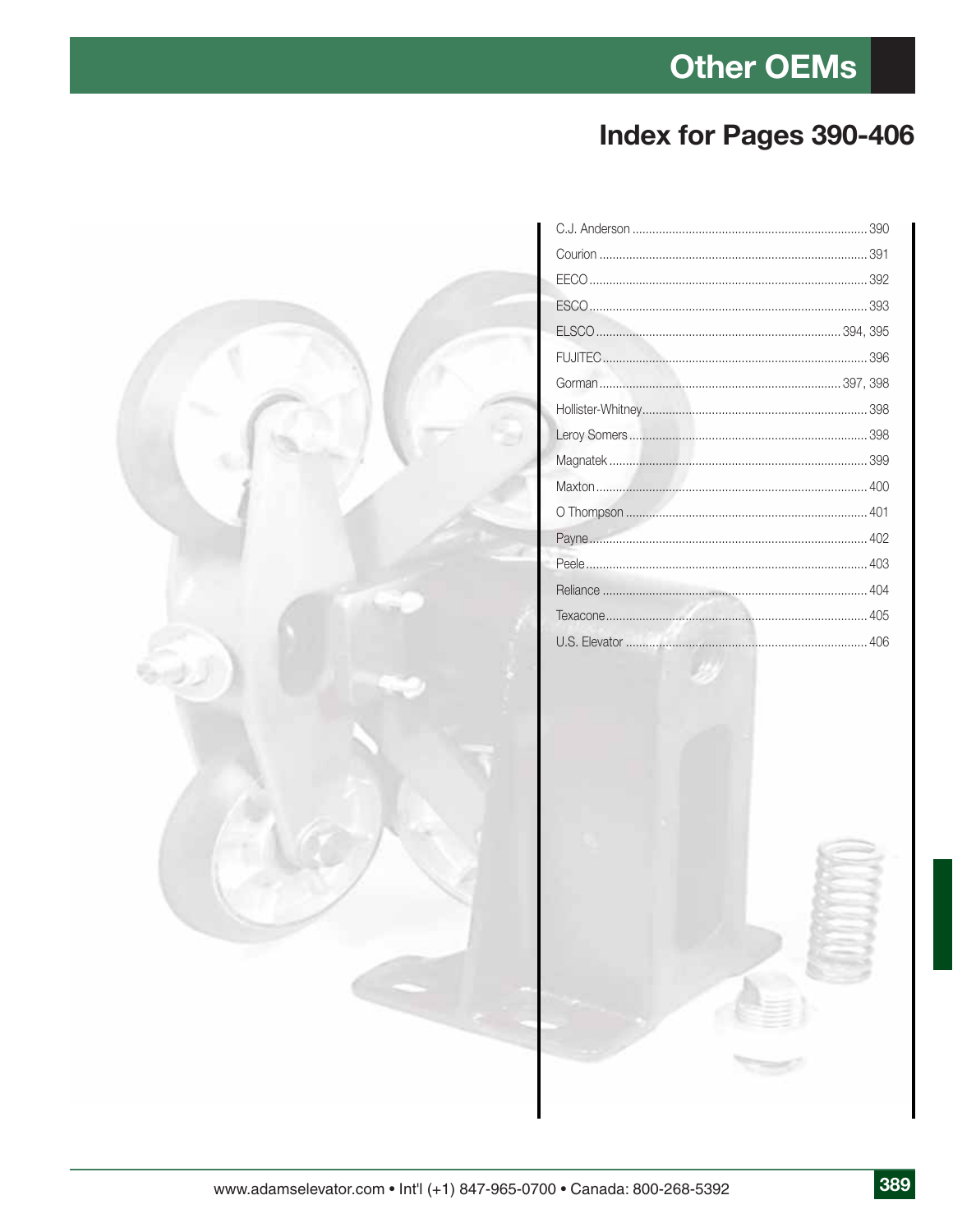## **Other OEMs** C.J. Anderson

# C.J. Anderson

|                   | <b>CONTACTS AND CONTACT HOLDERS</b> |
|-------------------|-------------------------------------|
| <b>CJ-100-A1</b>  | <b>CARBON CONTACT</b>               |
| <b>CJ-100-A8</b>  | CONTACT                             |
| <b>CJ-100-B</b>   | COPPER CONTACT 1/2"                 |
| <b>CJ-100-C</b>   | 1-1/4"DIA COPPER CONTACT            |
| <b>CJ-100-C1</b>  | <b>CONTACT</b>                      |
| <b>CJ-100-F</b>   | CARBON CONTACT - 1/2                |
| <b>CJ-100-J</b>   | AUX.CONTACT - 1/2                   |
| <b>CJ-100-T</b>   | CONTACT #44127                      |
| <b>CJ-902-C6</b>  | CONT HLDR BLOCK&SPRING              |
| CJA <sub>11</sub> | COPPER ANGLE, #34626                |
| CJA11C            | CARBON, 1-1/4 X 1 IN (#34630)       |
| CJA <sub>2</sub>  | COPPER CONTACT. (#42143)            |
| CJA3              | COPPER CONTACT. (#34241)            |
| CJA4              | COPPER CONTACT. (#11426)            |
|                   |                                     |

| <b>SHUNTS &amp; CONNECTORS</b> |                       |  |  |  |
|--------------------------------|-----------------------|--|--|--|
| CJA <sub>18</sub>              | CONNECTOR, 7-3/4" LG  |  |  |  |
| CJA <sub>19</sub>              | CONNECTOR, 4-1/2" LG. |  |  |  |
| <b>CJA20</b>                   | CONNECTOR, 2-3/8" LG  |  |  |  |
| <b>CJA21</b>                   | CONNECTOR, 3-1/8" LG  |  |  |  |
| <b>CJ-300-B</b>                | SHUNT LEAD 11-1/2"    |  |  |  |
|                                |                       |  |  |  |

**CJA5** COPPER CONTACT, (#11243)

| <b>INTERLOCKS, SWITCHES &amp; MISC.</b> |                                                 |  |  |  |
|-----------------------------------------|-------------------------------------------------|--|--|--|
| A480L34                                 | LAMP, MIN. BAY. 14.0V (ord mult 10)             |  |  |  |
| <b>CJ-1067-D</b>                        | LAMP, S6 CAND/SCR. 230V (1056/13) (ord mult 10) |  |  |  |
| <b>CJ-902-A</b>                         | <b>INTERLOCK LH</b>                             |  |  |  |
| <b>CJ-902-B</b>                         | <b>GATE SWITCH-STYLE GB</b>                     |  |  |  |
| <b>CJ-902-C</b>                         | <b>FLOOR SWITCH F-3</b>                         |  |  |  |
| <b>CJ-902-E</b>                         | INTERLOCK HG1 250V.RH                           |  |  |  |
| <b>CJ-902-M</b>                         | ROLLER ARM (HG1-1)                              |  |  |  |
| <b>CJ-925-A</b>                         | LIMIT SWITCH C-8 STANDARD                       |  |  |  |
| <b>CJ-925-C</b>                         | <b>GATE CONTACT ASSY.</b>                       |  |  |  |
| <b>CJ-925-D</b>                         | MOVABLE CONTACT ARM ASSM                        |  |  |  |
| <b>CJ-925-E</b>                         | <b>ROLLER</b>                                   |  |  |  |
| <b>CJ-925-L</b>                         | <b>STOP SWITCH</b>                              |  |  |  |
| <b>CJ-925-T</b>                         | LIMIT SW. W/LH ROLLER                           |  |  |  |
| <b>CJ-932-B</b>                         | SWITCH, LIGHT                                   |  |  |  |
| CJ-932-C1                               | 2 POS KS, KEY 2126 REM OFF ON                   |  |  |  |
| <b>CJ-932-C2</b>                        | <b>KEY</b>                                      |  |  |  |
| <b>CJ-932-CB</b>                        | HN CONNECTION BLOCK ASY                         |  |  |  |
| <b>CJ-932-I</b>                         | <b>KEY FOR LIGHT SWITCH</b>                     |  |  |  |
| <b>CJ-932-J</b>                         | <b>KEY FOR INSPECT</b>                          |  |  |  |
| <b>CJ-932-K</b>                         | ELEMENT HHR PB SW.                              |  |  |  |
| <b>CJ-932-ST</b>                        | STOP SW W/SQUARE PB                             |  |  |  |
| CJ-933-A7                               | PUSHBUTTON - MARKED U                           |  |  |  |
| CJ-933-A8                               | PUSHBUTTON - MARKED D                           |  |  |  |
| <b>CJ-933-B</b>                         | PUSHBUTTON, ALARM                               |  |  |  |
| <b>CJ-933-B1</b>                        | PUSHBUTTON CAP, CAR COMING                      |  |  |  |
| <b>CJ-933-C</b>                         | PUSHBUTTON MARKED - DO                          |  |  |  |
| <b>CJ-933-H</b>                         | PUSHBUTTON "4" (#715-012)                       |  |  |  |
| <b>CJ-933-I</b>                         | PUSHBUTTON "5" (715-012)                        |  |  |  |
| <b>CJ-933-W</b>                         | <b>PB--ARROW ROUND</b>                          |  |  |  |
| <b>CJ-936-V</b>                         | LENS ROUND MKD '1'                              |  |  |  |
| <b>CJ-945-C</b>                         | GATE LOCK - RH (#76702-LH)                      |  |  |  |
|                                         |                                                 |  |  |  |

| 1<br>55 | <b>Contract Contract Contract</b><br>۰ |
|---------|----------------------------------------|
|         |                                        |
|         |                                        |

*CJA18*

*CJA19*

٦



*CJA21*



*CJ-932-C2*



*CJA2*

*CJA11*



*CJA3*

*CJA11C*



*CJA5*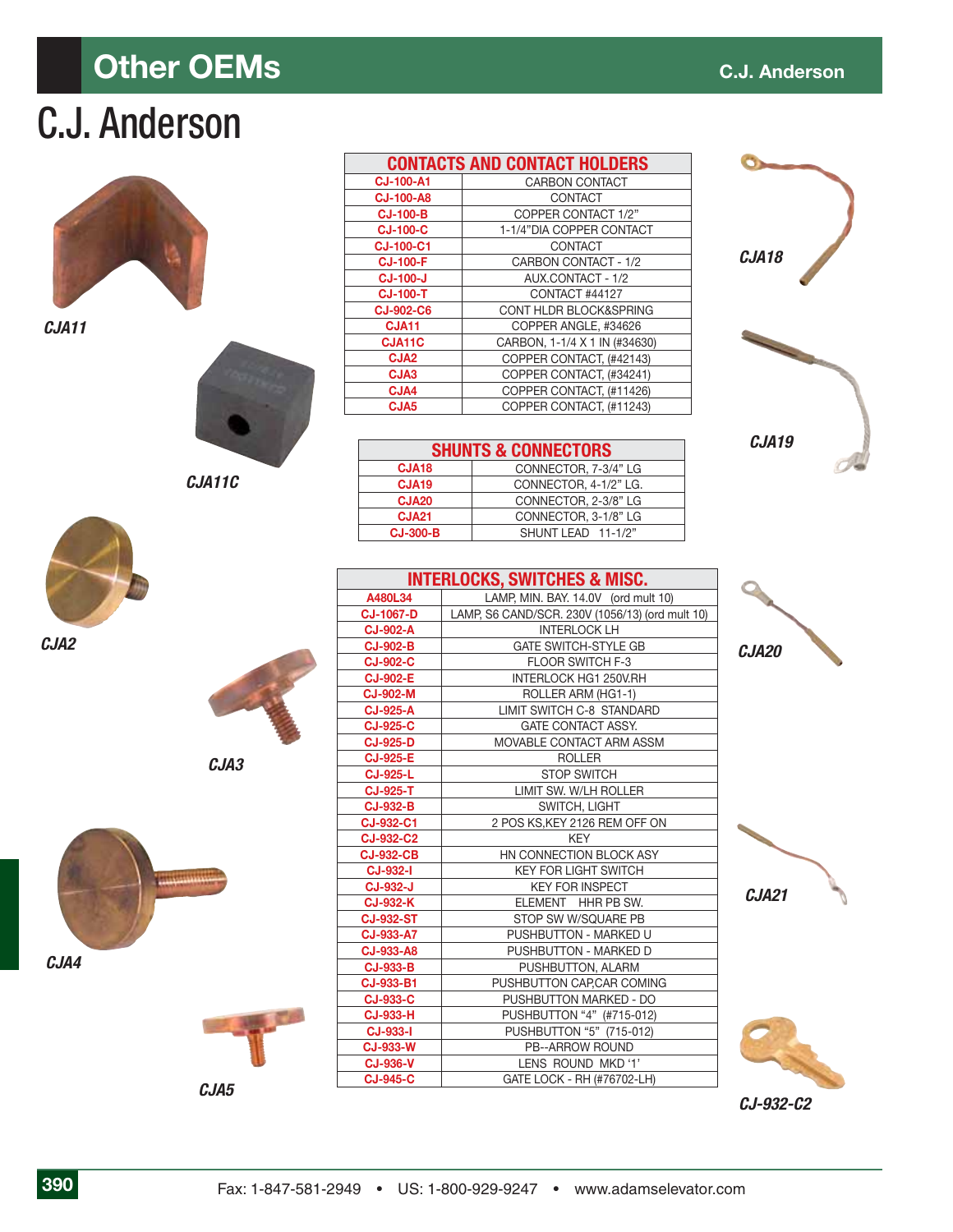### **Courion** Courion Courion Courion Courion Courion Courion Courion Courion Courion Courion Courion Courion Courion Courion Courion Courion Courion Courion Courion Courion Courion Courion Courion Courion Courion Courion Cour

# Courion

| <b>ELECTRICAL PARTS</b> |                                |  |  |  |
|-------------------------|--------------------------------|--|--|--|
| <b>SF-1172-G</b>        | COURION, TIME DELAY RELAY FO   |  |  |  |
| <b>SF-200-E</b>         | SOLENOID.110V                  |  |  |  |
| <b>SF-966-A</b>         | COURION. TIME DELAY RELAY.     |  |  |  |
| <b>SF-100-B</b>         | COURION, MOVABLE CONTACT, GA   |  |  |  |
| <b>SF-100-D</b>         | <b>CONTACT FINGER</b>          |  |  |  |
| <b>SF-1172-H</b>        | COURION POWER CONTROL MODULE   |  |  |  |
| <b>SF-1172-N</b>        | POWER ASSEMBLY BOARD 01-601000 |  |  |  |
| <b>SF-860-C</b>         | DOOR MOTOR 320Z.               |  |  |  |
| <b>SF-860-W</b>         | DOOR MOTOR                     |  |  |  |
| <b>SF-860-X</b>         | GATE MOTOR 32OZ 230V 1.6AMPS   |  |  |  |
| <b>SF-902-C</b>         | COURION, STATIONARY CONTACT.   |  |  |  |
| <b>SF-902-C7</b>        | <b>DOOR LIMIT SWITCH</b>       |  |  |  |
| <b>SF-902-C8</b>        | 'KL' GATE SWITCH               |  |  |  |
| <b>SF-925-D</b>         | ROTARY LIMIT SWITCH LH         |  |  |  |
| <b>SF-950-C</b>         | <b>RECTIFIER</b>               |  |  |  |
| <b>SF-964-A</b>         | CONTACT L.H.                   |  |  |  |
| <b>SF-964-R</b>         | MOVABLE CONTACT                |  |  |  |













| <b>MECHANICAL PARTS</b> |                              |  |  |  |
|-------------------------|------------------------------|--|--|--|
| <b>SF-1066-G</b>        | <b>CHAIN</b>                 |  |  |  |
| <b>SF-1066-L</b>        | <b>CHAIN RODS</b>            |  |  |  |
| <b>SF-1066-S</b>        | #41 CHAIN                    |  |  |  |
| <b>SF-1575-A</b>        | <b>PINION</b>                |  |  |  |
| <b>SF-600-F</b>         | <b>SPRING</b>                |  |  |  |
| <b>SF-964-S</b>         | <b>COMPRESSION SPRING</b>    |  |  |  |
| <b>SF-964-T</b>         | SPRING CUP WASHER            |  |  |  |
| <b>SF-660-A</b>         | <b>BUSHING</b>               |  |  |  |
| <b>SF-890-A</b>         | <b>BEARING</b>               |  |  |  |
| <b>SF-915-B</b>         | <b>BEARING</b>               |  |  |  |
| <b>SF-964-F</b>         | <b>BUSHING</b>               |  |  |  |
| <b>SF-964-L</b>         | <b>COUPLING</b>              |  |  |  |
| <b>SF-964-W</b>         | <b>RETAINER</b>              |  |  |  |
| <b>SF-860-P</b>         | MOTOR CAM 12oz 220V 900RPM 9 |  |  |  |
| <b>SF-870-A</b>         | V-BELT                       |  |  |  |
| <b>SF-900-A</b>         | <b>SLIDE GUIDE SHOERH</b>    |  |  |  |
| <b>SF-900-B</b>         | <b>SLIDE GUIDE SHOELH</b>    |  |  |  |
| <b>SF-900-E</b>         | <b>SLIDE GUIDE SHOE LH</b>   |  |  |  |
| <b>SF-900-F</b>         | <b>SLIDE GUIDE SHOERH</b>    |  |  |  |
| <b>SF-902-B2</b>        | ROD GUIDE BRACKET            |  |  |  |
| <b>SF-964-V</b>         | <b>ROD GUIDE BRACKET</b>     |  |  |  |
| <b>SF-902-B6</b>        | <b>LATCH HANDLE</b>          |  |  |  |
| <b>SF-902-C1</b>        | <b>CONT KIT W/ROLLER</b>     |  |  |  |
| <b>SF-902-J</b>         | PIN #A4-3552                 |  |  |  |
| <b>SF-902-T</b>         | <b>INTERLOCK ROLLER</b>      |  |  |  |
| <b>SF-924-B</b>         | <b>BUMPER, RUBBER</b>        |  |  |  |
| <b>SF-925-B</b>         | <b>BRASS NUT</b>             |  |  |  |
| <b>SF-925-F</b>         | <b>ROLLER</b>                |  |  |  |
| <b>SF-964-A2</b>        | <b>WEIGHT</b>                |  |  |  |
| <b>SF-964-E</b>         | PIN                          |  |  |  |
| <b>SF-964-J</b>         | <b>BAKELITE SLEEVE</b>       |  |  |  |
| <b>SF-964-N</b>         | <b>BAKELITE SLEEVE</b>       |  |  |  |
| <b>SF-964-U</b>         | <b>BAKELITE SLEEVE</b>       |  |  |  |
| <b>SF-1065-A</b>        | KEYF287                      |  |  |  |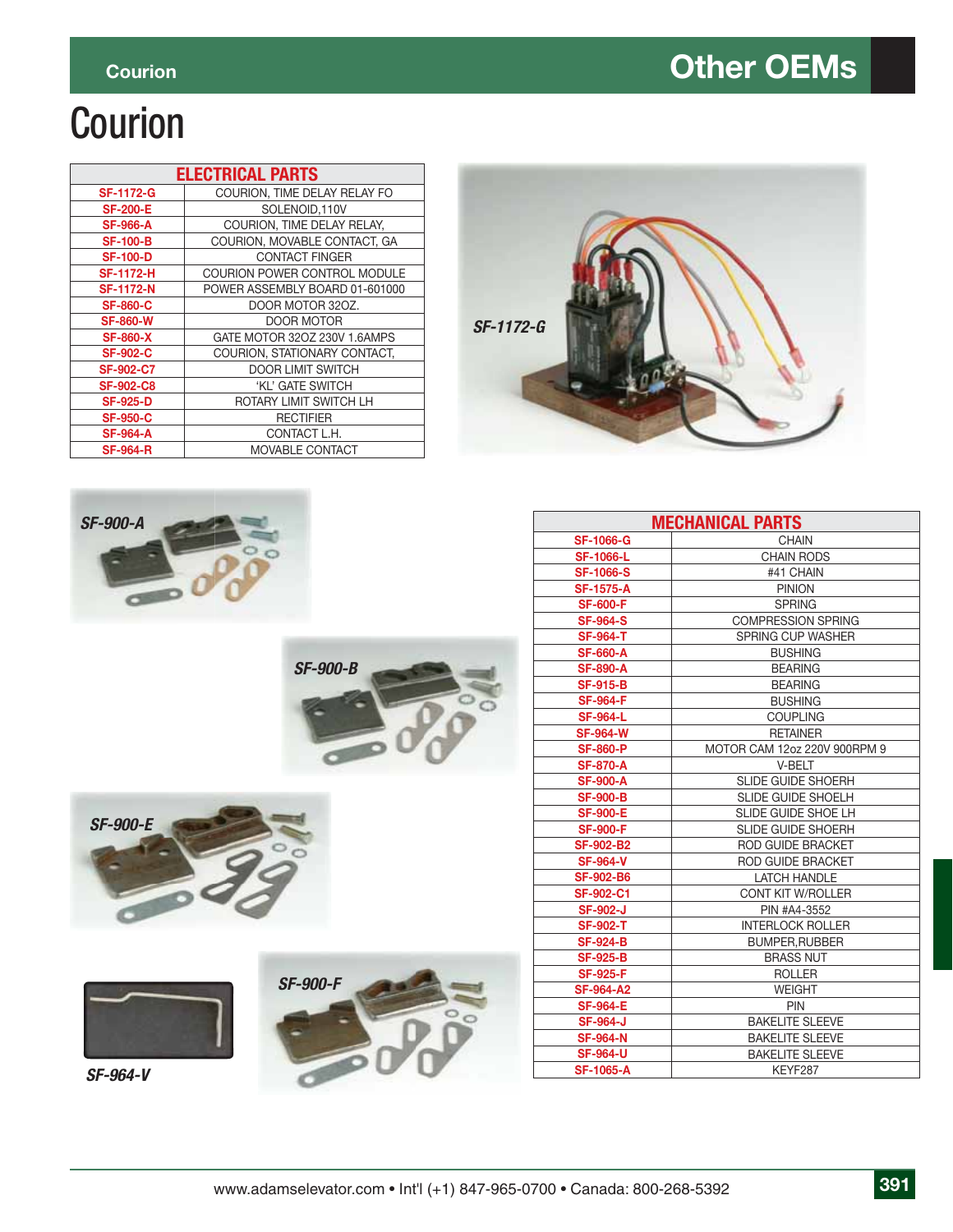### **Other OEMs EXAMPLE 2008**

# EECO



*EQ-470-B*



*EQ-901-P2*

|                 | <b>COILS</b>                                      |
|-----------------|---------------------------------------------------|
| <b>EE-200-C</b> | COIL 110-120 VAC FOR UV7B XTRA LONG LEADS (S651L) |
| 33-0470-003     | COIL 120 VDC FOR UV7B (S752)                      |
| <b>EQ-470-B</b> | COIL 220V for UB7B (S733L)                        |
| <b>EQ-470-N</b> | 208V COIL FOR UV5A VALVES                         |
| <b>EQ-470-P</b> | 220VDC COIL                                       |

| <b>SOLENOID COMPONENTS</b>        |                          |  |  |  |  |
|-----------------------------------|--------------------------|--|--|--|--|
| EQ-901-N2                         | <b>STEM</b>              |  |  |  |  |
| EQ-901-P2                         | <b>DOWN PISTON GUIDE</b> |  |  |  |  |
| SOLENOID ORIFICE KIT<br>EQ-901-R3 |                          |  |  |  |  |
| EQ-901-T7                         | <b>SLEEVE CYLINDER</b>   |  |  |  |  |
| EQ-901-X7                         | PLUNGER NC SOLENOID      |  |  |  |  |
| EQ-909-A                          | <b>SOLENOID PLUNGER</b>  |  |  |  |  |
| EQ-909-X                          | <b>PLUNGER ASSY</b>      |  |  |  |  |



| MISC.            |                                        |  |  |  |
|------------------|----------------------------------------|--|--|--|
| EQ-901-A         | <b>INPUT ADJUSTER ASSY</b>             |  |  |  |
| EQ-901-Z4        | COMPENSATOR ASSM. W/ UP ADJUSTOR       |  |  |  |
| EQ-909-A7        | <b>INPUT ADJ ASSY.</b>                 |  |  |  |
| EQ-909-H3        | DOWN PISTON ASSM.                      |  |  |  |
| EQ-909-J3        | NC NEEDLE ORIFICE ASSY.                |  |  |  |
| EQ-909-M1        | <b>ADJUSTER ASSEMBLY</b>               |  |  |  |
| EQ-1294-M        | O-RING KIT FOR UV5A VALVE (5131V)      |  |  |  |
| 196C148G01       | SEAL KIT FOR UV-5A VALVE (5131B)       |  |  |  |
| 2843C81G01       | SEAL KIT FOR UV-7W VALVE               |  |  |  |
| <b>EQ-600-A</b>  | <b>SPRING</b>                          |  |  |  |
| EQ-901-A6        | <b>SEAL DISC</b>                       |  |  |  |
| EQ-901-M3        | O RING                                 |  |  |  |
| EQ-901-R9        | VALVE 1 1/2" - UV5A                    |  |  |  |
| EQ-901-Z3        | <b>SCREW</b>                           |  |  |  |
| EQ-901-Z9        | <b>NEEDLE ORIFICE</b>                  |  |  |  |
| <b>EQ-904-C</b>  | O RING                                 |  |  |  |
| EQ-909-H2        | 1 1/2" BY PASS                         |  |  |  |
| <b>EQ-922-D</b>  | PERMANENT MAGNET SWITCH                |  |  |  |
| <b>EQ-922-F</b>  | DOUBLE CONTACTS                        |  |  |  |
| EQ-925-A         | LIMIT SWITCH W/ROLLER 1-NO/1-NC (LS-1) |  |  |  |
| <b>EQ-940-A</b>  | <b>INDUCTOR/LEVEL SWITCH</b>           |  |  |  |
| <b>UE-932-F5</b> | KEY PART # HA-1065-T5 (KEY # USE1)     |  |  |  |
| <b>UE-1065-A</b> | KEY #12357 ACCESS INSPECT              |  |  |  |
| <b>UE-1065-C</b> | KEY #12531 INDEPENDENT                 |  |  |  |
| <b>UE-1065-E</b> | KEY #12135 FIREMAN'S SERVICE           |  |  |  |
| <b>UE-1065-K</b> | KEY #16313 UNIVERSAL                   |  |  |  |





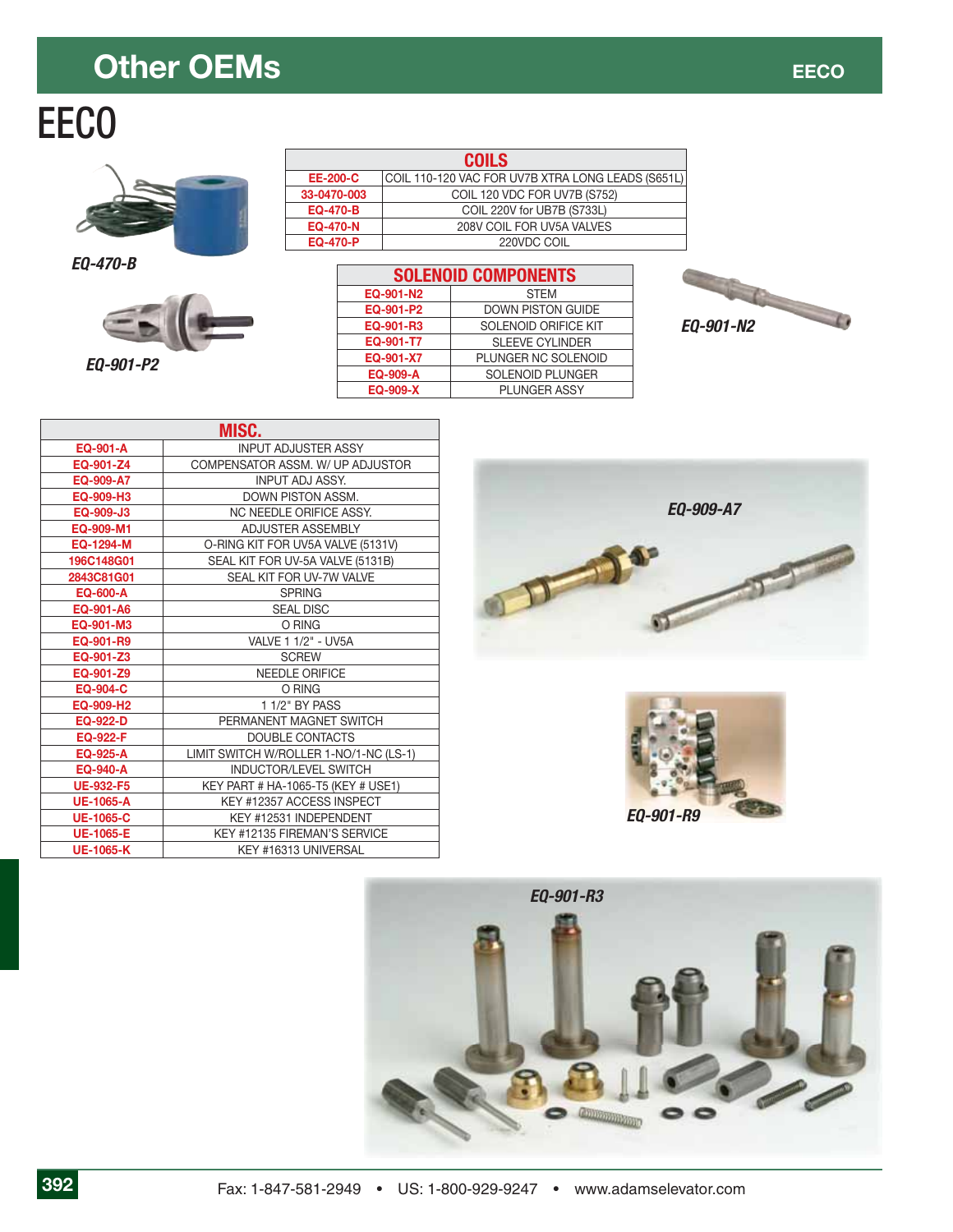### **ESCO CONSUMING CONSUMING CONSUMING CONSUMING CONSUMING CONSUMING CONSUMING CONSUMING CONSUMING CONSUMING CONSUMING CONSUMING CONSUMING CONSUMING CONSUMING CONSUMING CONSUMING CONSUMING CONSUMING CONSUMING CONSUMING CONSUM**

# ESCO



*EE-1172-D*







*EE-180-C4*





*EE-960-AC*

| <b>TIMERS, SWITCHES, RELAYS &amp; ELECTRICAL</b> |                                                                                                              |  |  |
|--------------------------------------------------|--------------------------------------------------------------------------------------------------------------|--|--|
| EE-1172-D                                        | <b>TIMER</b>                                                                                                 |  |  |
| EE-1172-F                                        | TIMER KIT 120VAC                                                                                             |  |  |
| EE-1172-P                                        | Timer, 2-100 seconds, 115VAC, 1 AMP<br>(replacement for Freeman model 018, 030,<br>031 and Agastat SSC12ADA) |  |  |
| <b>EE-960-R</b>                                  | TIMER 220VAC 2-267-038 (replacement for<br>Freeman model 019 or Agastat SSC12BDA)                            |  |  |
| EE-180-B2                                        | SWITCH N.O.                                                                                                  |  |  |
| EE-180-B3                                        | SWITCH N.C.                                                                                                  |  |  |
| EE-180-C4                                        | <b>MICRO SWITCH</b>                                                                                          |  |  |
| <b>EE-932-E</b>                                  | SWITCH, STOP                                                                                                 |  |  |
| <b>EE-964-I</b>                                  | SWITCH 49L100103                                                                                             |  |  |
| <b>EE-964-J</b>                                  | RH SWITCH 49L100102                                                                                          |  |  |
| <b>EE-964-N</b>                                  | MOTOR STARTER SWITCH 49D5468                                                                                 |  |  |
| <b>EE-960-AA</b>                                 | RELAY, PLUG-IN 120VAC 3PDT 10                                                                                |  |  |
| <b>EE-960-AC</b>                                 | RELAY 115VAC, AH5871                                                                                         |  |  |
| <b>EE-960-E</b>                                  | RELAY 22665-71                                                                                               |  |  |
| <b>EE-960-EE</b>                                 | SOCKET 3-349-001                                                                                             |  |  |
| <b>EE-960-G</b>                                  | <b>RELAY GUARDIAN 8 POINT</b>                                                                                |  |  |
| EE-960-W                                         | RELAY 22665-70                                                                                               |  |  |
| <b>EE-964-S</b>                                  | <b>OVERLOAD RELAY</b>                                                                                        |  |  |
| <b>EE-965-B</b>                                  | RELAY, MOTOR START-PILO                                                                                      |  |  |
| <b>EE-470-H</b>                                  | TANK HEATER (preset 110 deg)                                                                                 |  |  |
| <b>EE-981-A</b>                                  | <b>OVRLD HEATER H48</b>                                                                                      |  |  |
| <b>EE-950-E</b>                                  | RECTIFIER (PLUG IN)                                                                                          |  |  |
| <b>EE-959-F</b>                                  | TRANSFORMER 3-368-024 Input<br>440/480/550V. Output 214V                                                     |  |  |
| <b>EE-959-G</b>                                  | TRANSFORMER 3-368-002 Input 240/480V.<br>Output 120V                                                         |  |  |
| EE-959-I                                         | TRANSFORMER Input 208/220/240/260V.<br>Output 125V                                                           |  |  |

|                                 | <b>CAMS, WHEELS, BELTS &amp; MECHANICAL</b> |  |  |  |
|---------------------------------|---------------------------------------------|--|--|--|
| EE-1295-A                       | CAM ASSY, 5" RED                            |  |  |  |
| EE-180-A8                       | CAM, INDEXING RH                            |  |  |  |
| EE-180-A9                       | CAM, INDEXING LH                            |  |  |  |
| <b>EE-180-J</b>                 | CAM 3"                                      |  |  |  |
| <b>EE-180-L</b>                 | CAM SHAFT                                   |  |  |  |
|                                 |                                             |  |  |  |
| EE-180-A5                       | <b>ESCO STAR WHEEL</b>                      |  |  |  |
| <b>EE-180-C</b>                 | <b>WHEEL STEPPING</b>                       |  |  |  |
| <b>EE-949-B</b>                 | <b>SHEAVE</b>                               |  |  |  |
|                                 |                                             |  |  |  |
| <b>EE-870-B</b>                 | <b>V-BELT 3V400</b>                         |  |  |  |
| <b>EE-870-C</b>                 | <b>V BELTS</b>                              |  |  |  |
| <b>EE-870-D</b>                 | <b>BELT 3V450</b>                           |  |  |  |
| <b>EE-870-E</b>                 | V BELT 3-053-14                             |  |  |  |
| <b>EE-870-H</b>                 | V-BELT SET(1SET=4BELTS)                     |  |  |  |
| <b>EE-870-K</b>                 | V-BELT SET - 3V600 (1PC = 6                 |  |  |  |
| EE-870-L                        | V DRIVE BELT / 1 BELT                       |  |  |  |
| <b>EE-870-A</b><br><b>BELTS</b> |                                             |  |  |  |
|                                 |                                             |  |  |  |
| EE-180-A2                       | SPRING 3-614-001                            |  |  |  |
| EE-180-C9                       | <b>WHITE VANE ASSEMBLY</b>                  |  |  |  |
| <b>EE-180-E</b>                 | <b>STRIKER</b>                              |  |  |  |
| <b>EE-180-F</b>                 | <b>SPRING SELECTOR</b>                      |  |  |  |
| <b>EE-180-G</b>                 | STRIKER, SINGLE ASSM (3-410-001)            |  |  |  |
| <b>EE-180-H</b>                 | TAPE GUIDE ASSM (0013-016-031)              |  |  |  |
| <b>EE-180-M</b>                 | <b>FRICTION CATCH</b>                       |  |  |  |
| <b>EE-900-F</b>                 | <b>SWIVEL GUIDE SHOE</b>                    |  |  |  |
| <b>EE-948-B</b>                 | <b>GATE SHOE</b>                            |  |  |  |



*EE-901-BD*



*EE-959-G*





*EE-180-A5*



*EE-180-G*



*EE-180-H*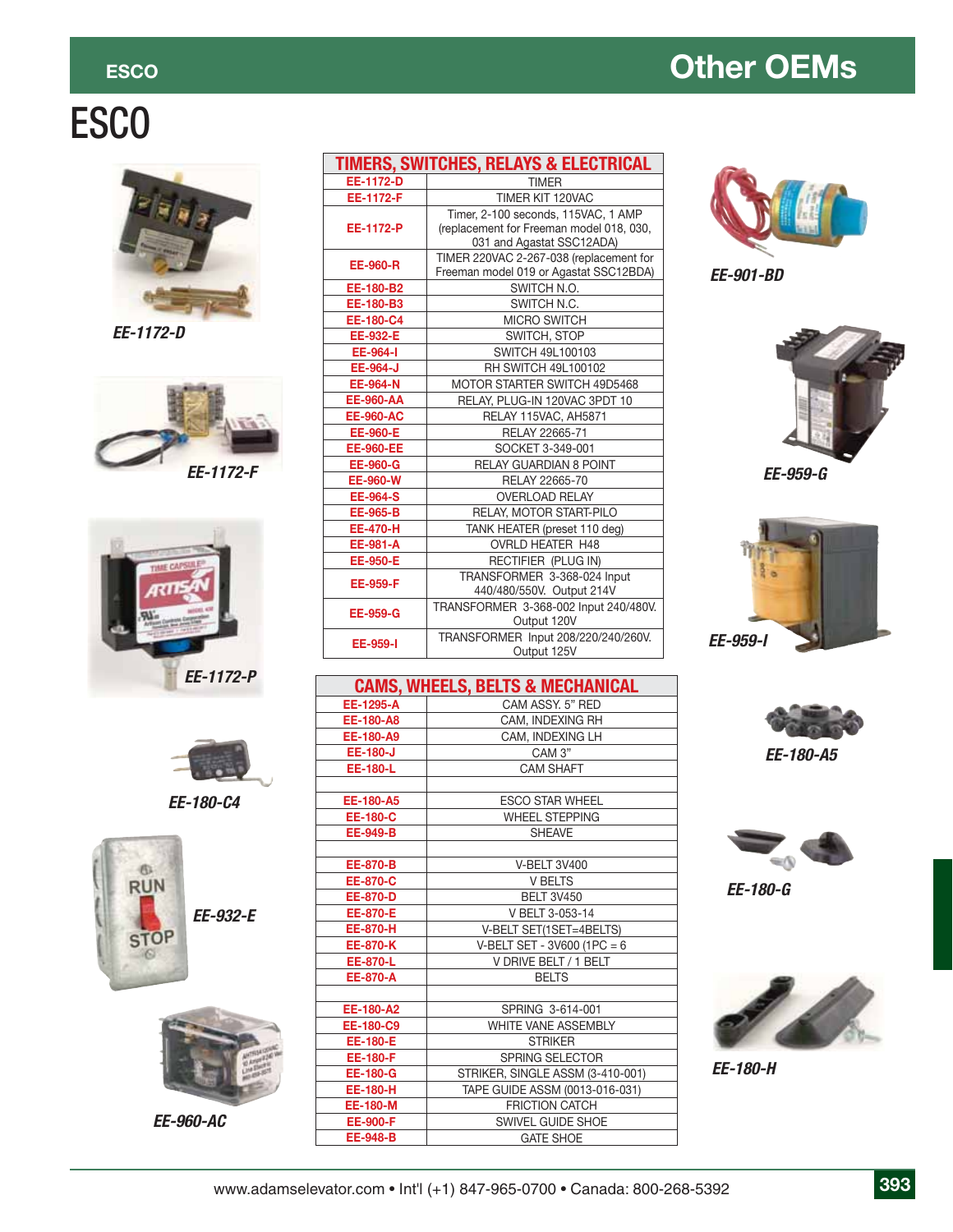#### **Other OEMs Elsico Elsico Elsico Elsico**

# Elsco™ Roller Guides



*A904*

Adams supplies genuine **ELSCO** roller guides and guide wheels.

**A901** six-wheel guide is recommended for high-speed passenger and heavy-duty freight elevators. Includes adjustable stops.

**A902** for moderate-speed and moderate-capacity elevators. Includes adjustable stops. Sold only in sets of 2.

**The A903 six-wheel model** is a smaller version of the A901, designed for

many elevators and counterweights.

And you'll find our A904 to be ideal for low-speed/low-load elevators and moderate-speed counterweights. Sold only in sets of 2.

Wheels on all models are fitted with Neoprene tires. Increase the load capacity of A901 and A902 by replacing the Neoprene wheels with Adams' own SPx<sup>80</sup> Quiet Poly rollers, sold separately on the next page.

|              | <b>ROLLER GUIDE ORDERING INFORMATION</b> |             |              |               |               |                   |               |          |
|--------------|------------------------------------------|-------------|--------------|---------------|---------------|-------------------|---------------|----------|
| <b>Adams</b> | No. of                                   | Wheel       | Cab Capacity |               | Speed         |                   | <b>ELSCO</b>  |          |
| part no.     | wheels                                   | diameter    | Passenger    | Freight       | Counterweight | Passenger/Freight | Counterweight | part no. |
| A901         |                                          | 6"          | 8000 lbs.    | 12,000 lbs.** | N/A           | 1500 ft./min.     | N/A           | Model A  |
| A902*        |                                          | 6"          | 4500 lbs.    | 6000 lbs.**   | 8000 lbs.     | 700 ft./min.      | 1400 ft./min. | Model B  |
| A903         |                                          | $3^{1}/4$ " | 2500 lbs.    | N/A           | 8000 lbs.     | 400 ft./min.      | 800 ft./min.  | Model C  |
| A904*        |                                          | $3^{1}/4$ " | 2000 lbs.    | 2000 lbs.     | 4000 lbs.     | 250 ft./min.      | 800 ft./min.  | Model D  |

\*Sold only in sets of 2.

\*\*When modified with Adams SPx80™ Quiet Poly rollers.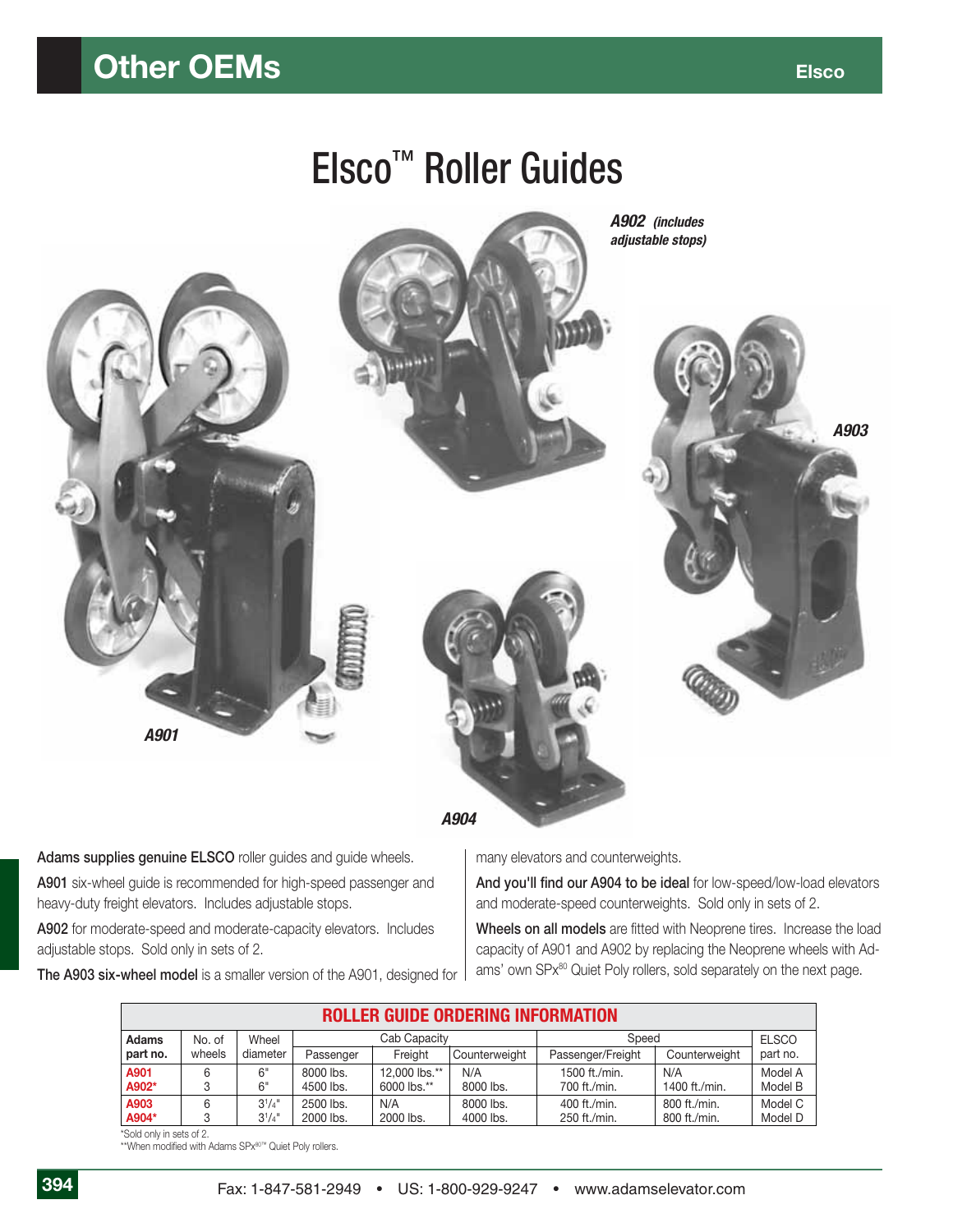# Elsco™ Roller Guide Wheels



**Adams replacements** for ELSCO roller guide wheels are meticulously machined, then concentrically ground to within 0.002" total indicator run-out.

**The two precision ball bearings** in each wheel are fully sealed, and protected by neoprene and metal shields. You won't find a better-made replacement roller for ELSCO roller guide assemblies.

**Looking for the quiet ride of rubber** and the durability of polyurethane? Consider our exclusive SPx80™ Quiet Poly Durabond™ tires. You get the quiet ride of rubber PLUS:

- Longer life than rubber
- Greater resistance to ozone and petroleum products that invade the hoistway

**Choose from quiet-running SPx80 Quiet Poly or HDx95™ Heavy-Duty Durabond.**

**For high-speed elevators,** order part nos. A905S, A905WS, and A906S Quiet Poly rollers.

For high-capacity elevators, your best choice is HDx<sup>95</sup> Heavy Duty: A905P face roller, A905W side roller, and A906P.

**Tires are bevelled** to give smooth-running roller surfaces around the entire roller circumference.

**Accept no substitutes!** These replacement roller guide wheels are designed to be used exclusively with the ELSCO roller guide assemblies shown on the facing page.

| REPLACEMENT ROLLER GUIDE WHEEL ORDERING INFORMATION |                            |                                |                                      |                    |                                                  |                                 |                          |
|-----------------------------------------------------|----------------------------|--------------------------------|--------------------------------------|--------------------|--------------------------------------------------|---------------------------------|--------------------------|
| Adams<br>part no.                                   | Diameter                   | Width                          | Face                                 | Bore               | Tire material                                    | For use on                      | <b>ELSCO</b><br>part no. |
| A905S                                               | 6"                         | $1^{1}/4$ "                    | $1/2$ <sup>11</sup>                  | 0.7874"            | SPx <sup>80</sup> Quiet Poly                     |                                 | 18359                    |
| <b>A905P</b>                                        | 6"                         | $1^{1}/4$ "                    | $1/2$ <sup>11</sup>                  | 0.7874"            | HDx <sup>95</sup> Heavy-Duty                     | Model A high-speed roller guide | XELA-48                  |
| <b>A905W</b>                                        | 6"                         | $1^{1}/4$ "                    | $^{7}/8"$                            | 0.7874"            | HDx <sup>95</sup> Heavy-Duty                     | and Model B roller quide        |                          |
| <b>A905WS</b>                                       | 6"                         | $1^{1}/4$ "                    | $^{7}/\mathrm{g}$ "                  | 0.7874"            | SPx80 Quiet Poly                                 |                                 |                          |
| <b>A906S</b><br><b>A906P</b>                        | $3^{1}/4$ "<br>$3^{1}/4$ " | $3/4$ <sup>11</sup><br>$3/4$ " | $1/2$ <sup>11</sup><br>$\frac{1}{2}$ | 0.4724"<br>0.4724" | SPx80 Quiet Poly<br>HDx <sup>95</sup> Heavy-Duty | Models C & D roller quides      | 18405<br>XELC-41         |

| <b>ROLLER GUIDE COMPONENTS</b> |                                           |  |  |  |
|--------------------------------|-------------------------------------------|--|--|--|
| <b>EC-600-A</b>                | <b>SPRING</b>                             |  |  |  |
| <b>EC-600-B</b>                | <b>SPRING</b>                             |  |  |  |
| <b>EC-600-C</b>                | <b>HUB SPRING</b>                         |  |  |  |
| <b>EC-900-A</b>                | GUIDE ROLLER, 10" ELSCO EX02002           |  |  |  |
| <b>EC-900-A3</b>               | ADJ. STOP KIT (set of 4) FOR MODEL C      |  |  |  |
| EC-900-C3                      | ROLLER GUIDE COVERPLATE KIT (MODEL B)     |  |  |  |
| <b>EC-900-C4</b>               | ROLLER GUIDE COVERPLATE KIT (MODEL C)     |  |  |  |
| <b>EC-900-C6</b>               | ROLLER GUIDE COVERPLATE KIT (MODEL D)     |  |  |  |
| <b>EC-900-G</b>                | ADJ. STOP ANGLE (set of 12pcs. ((MODEL B) |  |  |  |
| EC-900-H1                      | 10" ROLLER GUIDE ASSM. (EACH)             |  |  |  |
| <b>EC-900-K</b>                | <b>WHEEL STUD</b>                         |  |  |  |
| <b>EC-900-X</b>                | ROI I FR                                  |  |  |  |

#### **COLOR KEY FOR ADAMS POLY**

 $Red = LF<sup>x80</sup>$  Low Friction  $Black = SP<sup>x80</sup>$  Soft

 $Clear = HD^{x95}$  Heavy Duty

Durabond, HDx<sup>95</sup>, SPx<sup>80</sup>-Reg. TM Adams Elevator Equipment Company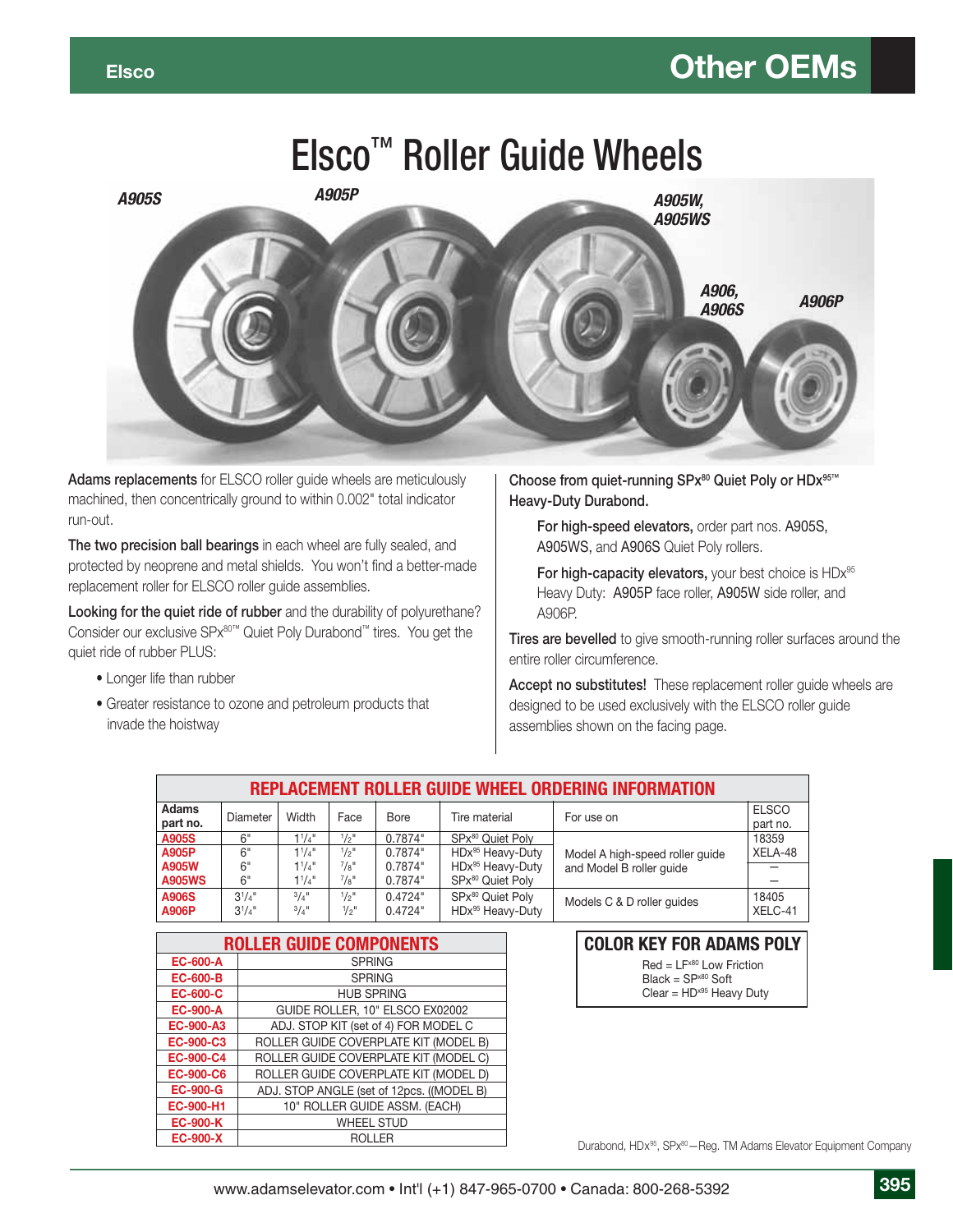### **Other OEMs** *COLORED ALCOHOLOGY*

# Fujitec

| <b>RELAYS</b>    |                                     |  |  |  |
|------------------|-------------------------------------|--|--|--|
| FE-1097-B        | RELAY 100 VAC 50 HZ (HH23PW)        |  |  |  |
| FE-1097-C        | RELAY 48 VDC (HH23PW)               |  |  |  |
| FE-1097-D        | RELAY 100 VAC (HH54PW)              |  |  |  |
| FE-1097-E        | RELAY 24 VDC (HH23PW)               |  |  |  |
| FE-1097-J        | RELAY, 120VAC SRCA50-3F 5 N/O 3 N/C |  |  |  |
| FE-1097-K        | RELAY 24 VDC (HH54PW)               |  |  |  |
| FE-1097-L        | RELAY 6 VDC (HH54PW)                |  |  |  |
| FE-1097-N        | RELAY 100 VDC (HH54PW)              |  |  |  |
| FE-1097-P        | RELAY 100 VDC (HH23PW)              |  |  |  |
| FE-1097-W        | RELAY 110 VAC SCRA50-3F 4 N/O 4 N/C |  |  |  |
| FE-1097-X        | RELAY 110 VAC SCRA50-3F 6 N/O 2 N/C |  |  |  |
| <b>FE-1172-A</b> | TIMER RELAY 110 VAC                 |  |  |  |
| <b>FE-981-B</b>  | <b>OVERLOAD RELAY</b>               |  |  |  |
| <b>FE-964-A</b>  | CONTACTOR FUJI TYPE SC45            |  |  |  |
| <b>FE-964-C</b>  | CONTACTOR KIT 120VAC KM COIL        |  |  |  |



| <b>MISC. MECHANICAL</b> |                          |  |  |  |
|-------------------------|--------------------------|--|--|--|
| D00407001               | <b>BUSHING, FUJITEC</b>  |  |  |  |
| FE-902-G2               | <b>LOCK CATCH ROLLER</b> |  |  |  |
| <b>FE-904-A</b>         | OIL SEAL MG609014        |  |  |  |
| <b>FE-917-A</b>         | SAFE EDGE ARM BOLT       |  |  |  |
| FE-929-A2               | <b>ECCENTRIC ROLLER</b>  |  |  |  |
| FE-931-C3               | <b>CLOSER PULLEY</b>     |  |  |  |
| FE-948-A1               | <b>DOOR GUIDE SHOE</b>   |  |  |  |
|                         |                          |  |  |  |

|                 | <b>SWITCHES, MOTORS &amp; MISC. ELECTRICAL</b> |
|-----------------|------------------------------------------------|
| FE-2200-C       | <b>CAR PB SWITCH ASSM</b>                      |
| FE-945-A1       | <b>INTERLOCK CONTACT DLS-1</b>                 |
| <b>FE-945-C</b> | <b>INTERLOCK CONTACT ARM</b>                   |
| FE-902-A6       | <b>DOOR LOCK CONTAC DLS-16</b>                 |
| <b>FE-860-A</b> | DOOR MOTOR Y840BV5                             |
| FE-1018-A       | DOOR MOTOR BRUSH                               |
| FE-1099-A       | 20 OHM RESISTOR                                |
| FE-1099-C       | 10 OHM RESISTOR                                |
| FE-1099-F       | 20W 1.8K RESISTOR                              |
| <b>FE-950-J</b> | RC NETWORK 125 V (XAB1202)                     |
| <b>FE-950-K</b> | RC NETWORK 125 V (XAB1201)                     |
| <b>FE-950-M</b> | CAPACITOR ES350L200M                           |
| <b>FE-950-P</b> | CAPACITOR OIL FILLED                           |
| <b>FE-950-T</b> | POWER SUPPLY 24V                               |
| <b>FE-950-U</b> | POWER SUPPLY                                   |
| <b>FE-950-V</b> | <b>BRIDGE RECTIFIER</b>                        |
| <b>FE-959-E</b> | RAPID FUSE 75AMP BLC075-1                      |
| <b>FE-959-G</b> | <b>FUSE 90A 550V ACL100</b>                    |
| <b>FE-959-H</b> | 3 AMP FUSE/SLO-BLO                             |
| <b>FE-959-K</b> | 10 AMP FUSE/SLO-BLO                            |
| <b>FE-959-L</b> | BLC-120 AMP FUSE                               |
| <b>FE-959-M</b> | <b>15AMP BREAKER</b>                           |
| <b>FE-959-P</b> | <b>FUSE HOLDER</b>                             |
| FE-950-A2       | 180 AMP THYRISTOR                              |
| <b>FE-950-H</b> | <b>CIRCUIT BREAKER 5AMP</b>                    |



| <b>PRINTED CIRCUIT BOARDS</b> |                                |  |  |  |
|-------------------------------|--------------------------------|--|--|--|
| FE-1600-A2                    | <b>IM4 INPUT MATRIX PCB</b>    |  |  |  |
| FE-1600-B5                    | MOTHER BOARD MB26-C3           |  |  |  |
| <b>FE-1600-C</b>              | SPEED CNTRL PCB C2-SI13        |  |  |  |
| FE-1600-E                     | <b>INPUT PCB IP5B</b>          |  |  |  |
| FE-1600-F                     | DETECTOR PCB C1-CD7            |  |  |  |
| <b>FE-1600-H</b>              | PATT GEN PCB C1-PG11           |  |  |  |
| FE-1600-J                     | SPEED REG PCB C1-SR15          |  |  |  |
| <b>FE-1600-K</b>              | PHASE SHIFTR PCB C1-PS9        |  |  |  |
| FE-1600-L                     | DRIV GATE FILTR C1-GF13        |  |  |  |
| FE-1600-M                     | <b>BRAK GATE FILTR C1-GF14</b> |  |  |  |
| FE-1600-R                     | <b>IF26D AC OUTPUT PCB</b>     |  |  |  |

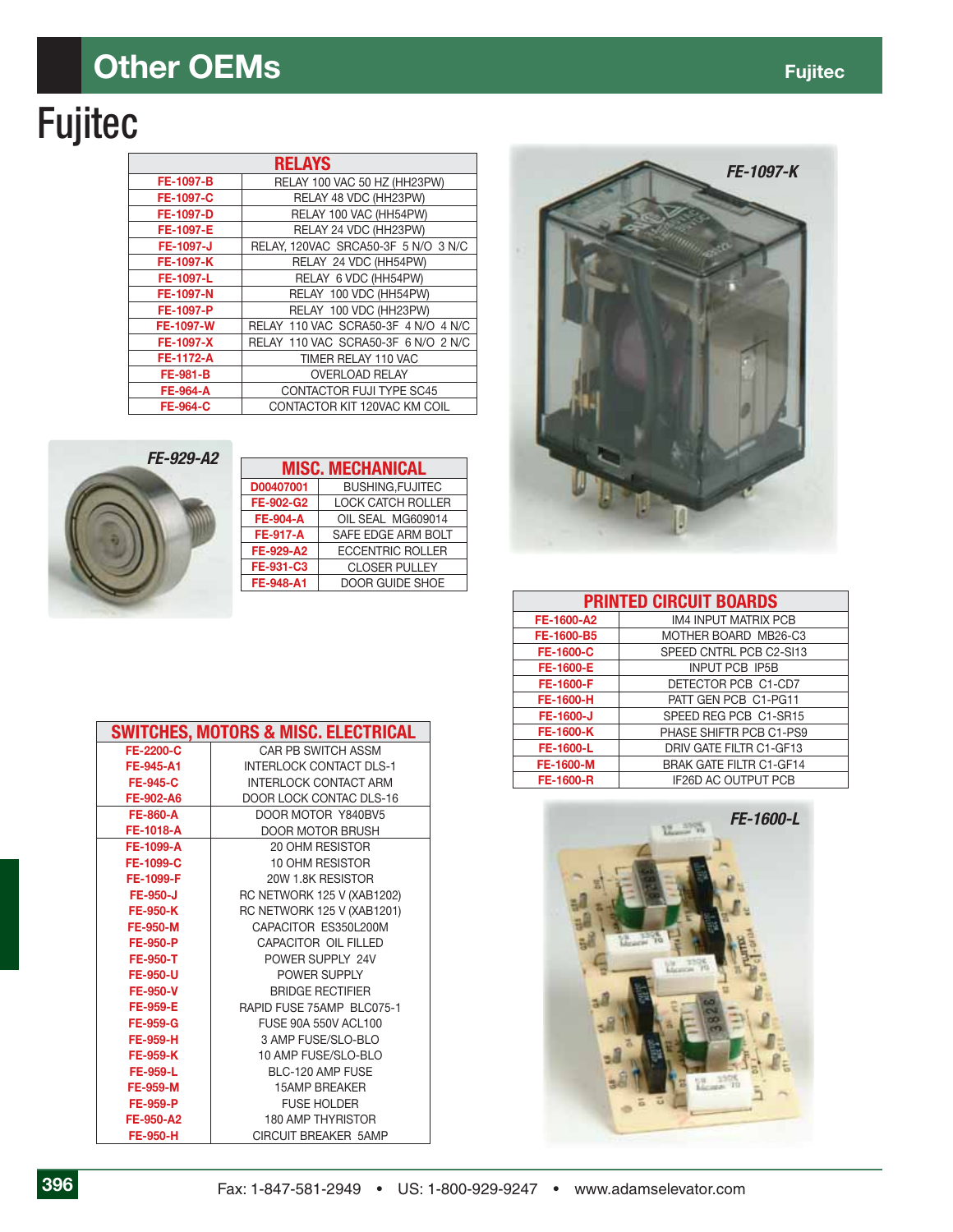#### **Gorman Contract CEMS**

## Gorman



 *GB03500B6 the packing box*

| <b>AMCO/WHITE EVANS</b> |                  |            |          |        |  |
|-------------------------|------------------|------------|----------|--------|--|
| Adams part no.          | Piston           | Dimensions |          |        |  |
|                         | diameter         | Shaft Dia. | Bore Dia | Thick  |  |
| GB03500B6               | $3^{1/2}$ "      | 4.510"     | 3.505"   | 0.750" |  |
| GB04000B6               | 4"               | 5.000"     | 4.025"   | 0.750" |  |
| GB04375B6               | $4\frac{3}{8}$ " | 5.378"     | 4.400"   | 0.750" |  |
| GB04500B6               | $4\frac{1}{2}$ " | 5.503"     | 4.525"   | 0.750" |  |
| GB05000B6               | 5"               | 6.003"     | 5.025"   | 0.750" |  |
| GB05375B6               | $5\frac{3}{8}$ " | 6.375"     | 5.400"   | 0.750" |  |
| GB05437B6               | $5^{7}/_{16}$ "  | 6.437"     | 5.463"   | 0.750" |  |
| GB05500B6               | $5^{1}/2$ "      | 6.503"     | 5.525"   | 0.750" |  |
| GB06000B6               | 6"               | 7.003"     | 6.025"   | 0.750" |  |
| GB06500B6               | $6^{1/2}$        | 7.503"     | 6.525"   | 0.750" |  |
| GB07500B6               | $7\frac{1}{2}$ " | 8.503"     | 7.525"   | 1.000" |  |
| GB08500B6               | $8^{1/2}$ "      | 9.503"     | 8.525"   | 1.000" |  |
| GB09500B6               | $9\frac{1}{2}$ " | 10.503"    | 9.525"   | 1.000" |  |
| GB10625B6               | $10^{5}/s$ "     | 11.625"    | 10.655"  | 1.000" |  |
| GB12625B6               | $12^{5}/8"$      | 13.630"    | 12.645"  | 1.000" |  |

Shaft and bore diameters are accurate to  $\pm 0.005$ ".

NOTE: B6-series bearing rings are made to fit only AMCO/White Evans pistons.

| <b>ESCO P-6</b> |                |                   |          |              |  |
|-----------------|----------------|-------------------|----------|--------------|--|
| Adams part no.  | Piston         | <b>Dimensions</b> |          |              |  |
|                 | diameter       | Shaft Dia.        | Bore Dia | <b>Thick</b> |  |
| GB04000B5       | 4"             | 4.375"            | 4.020"   | 0.0875"      |  |
| GB04500B5       | $4^{1/2}$ "    | 4.875"            | 4.520"   | 0.0875"      |  |
| GB05000B5       | 5"             | 5.375"            | 5.020"   | 0.0875"      |  |
| GB05500B5       | $5\frac{1}{2}$ | 5.875"            | 5.520"   | 0.0875"      |  |
| GB06000B5       | 6"             | 6.375"            | 6.020"   | 0.0875"      |  |
| GB06500B5       | $6^{1/2}$ "    | 6.875"            | 6.520"   | 0.0875"      |  |
| GB07000B5       | 7"             | 7.375"            | 7.020"   | 0.0875"      |  |

Shaft and Bore diameters are accurate to ±0.005", Thickness to ±0.015". **NOTE:** B5-series bearing rings are made to fint only ESCO P-6 pistons.

| <b>Seal Sizing Chart</b> | <b>Bore Diameter</b><br><b>Shaft Diameter</b> |  |
|--------------------------|-----------------------------------------------|--|
| <b>Thickness</b>         |                                               |  |

| <b>CEMCO</b>   |                  |                   |          |        |  |
|----------------|------------------|-------------------|----------|--------|--|
| Adams part no. | Piston           | <b>Dimensions</b> |          |        |  |
|                | diameter         | Shaft Dia.        | Bore Dia | Thick  |  |
| GB03500B8      | $3^{1/2}$ "      | 4.470"            | 3.500"   | 0.875" |  |
| GB03750B8      | $3^{3}/8"$       | 4.725"            | 3.775"   | 0.875" |  |
| GB04000B8      | 4"               | 4.975"            | 4.000"   | 0.875" |  |
| GB04375B8      | $4^{3}/8$ "      | 5.357"            | 4.400"   | 0.875" |  |
| GB04437B8      | $4^{7}/_{16}$ "  | 5.431"            | 4.462"   | 0.875" |  |
| GB04500B8      | $4^{1}/2$ "      | 5.470"            | 4.500"   | 0.875" |  |
| GB05000B8      | 5"               | 5.975"            | 5.000"   | 0.875" |  |
| GB05437B8      | $5^{7}/_{16}$ "  | 6.422"            | 5.462"   | 0.875" |  |
| GB05500B8      | $5\frac{1}{2}$ " | 6.469"            | 5.504"   | 0.875" |  |
| GB06000B8      | 6"               | 6.975"            | 6.000"   | 0.875" |  |
| GB06500B8      | $6^{1}/2$ "      | 7.457"            | 6.508"   | 0.875" |  |
| GB07000B8      | 7"               | 7.959"            | 7.000"   | 0.875" |  |
| GB07500B8      | $7^{1}/2$ "      | 8.475"            | 7.505"   | 0.875" |  |
| GB08000B8      | 8"               | 8.957"            | 8.000"   | 0.875" |  |
| GB08500B8      | $8^{1}/2$ "      | 9.475"            | 8.505"   | 0.875" |  |
| GB09000B8      | 9"               | 9.975"            | 8.990"   | 0.875" |  |
| GB09500B8      | $9^{1}/2"$       | 10.475"           | 9.500"   | 0.875" |  |
| GB10000B8      | 10"              | 10.975"           | 10.000"  | 0.875" |  |
| GB10500B8      | $10^{1/2}$ "     | 11.470"           | 10.500"  | 0.875" |  |
| GB10625B8      | $10^{5}/s$ "     | 11.620"           | 10.655"  | 0.875" |  |
| GB12500B8      | $12^{1/2}$ "     | 13.495"           | 12.530"  | 0.875" |  |
| GB12625B8      | $12^{5}/s$ "     | 13.620"           | 12.655"  | 0.875" |  |

Shaft and Bore diameters are accurate to within  $\pm 0.005$ "; Thick to  $\pm 0.015$ ". **NOTE:** B8-series bearing rings are made to fit only CEMCO pistons.

| <b>BORE-MAX</b> |             |                   |          |        |  |
|-----------------|-------------|-------------------|----------|--------|--|
| Adams part no.  | Piston      | <b>Dimensions</b> |          |        |  |
|                 | diameter    | Shaft Dia.        | Bore Dia | Thick  |  |
| GB04375B25      | $4^{3}/8$ " | 5.362"            | 4.392"   | 0.750" |  |
| GB05000B25      | 5"          | 5.987"            | 5.017"   | 0.750" |  |

Shaft and Bore diameters are accurate to ±0.003"; Thick to ±0.015". NOTE: B25-series bearing rings are to made to fit only Bore-Max pistons.

| <b>GENERAL G-HEAD</b> |                  |                   |          |        |  |
|-----------------------|------------------|-------------------|----------|--------|--|
|                       | Piston           | <b>Dimensions</b> |          |        |  |
| Adams part no.        | diameter         | Shaft Dia.        | Bore Dia | Thick  |  |
| GB03500B21            | $3\frac{1}{2}$ " | 4.480"            | 3.530"   | 1.062" |  |
| GB04000B21            | 4"               | 4.985"            | 4.030"   | 1.062" |  |
| GB04437B21            | $4^{7}/_{16}$ "  | 5.428"            | 4.460"   | 1.062" |  |
| GB04500B21            | $4^{1/2}$        | 5.482"            | 5.562"   | 1.062" |  |
| GB05000B21            | 5"               | 5.985"            | 5.030"   | 1.062" |  |
| GB05437B21            | $5\frac{7}{16}$  | 6.418"            | 5.460"   | 1.062" |  |
| GB05500B21            | $5\frac{1}{2}$ " | 6.485"            | 5.562"   | 1.062" |  |
| GB06437B21            | $6^{7}/_{16}$ "  | 7.418"            | 6.460"   | 1.062" |  |
| GB06500B21            | $6\frac{1}{2}$ " | 7.480"            | 6.526"   | 1.062" |  |
| GB07500B21            | $7^{1/2}$ "      | 8.480"            | 7.523"   | 1.062" |  |

Shaft and Bore diameters are accurate to ±0.005", Thickness to ±0.015". **NOTE:** B21-series bearing rings are made to fit only General G-Head pistons.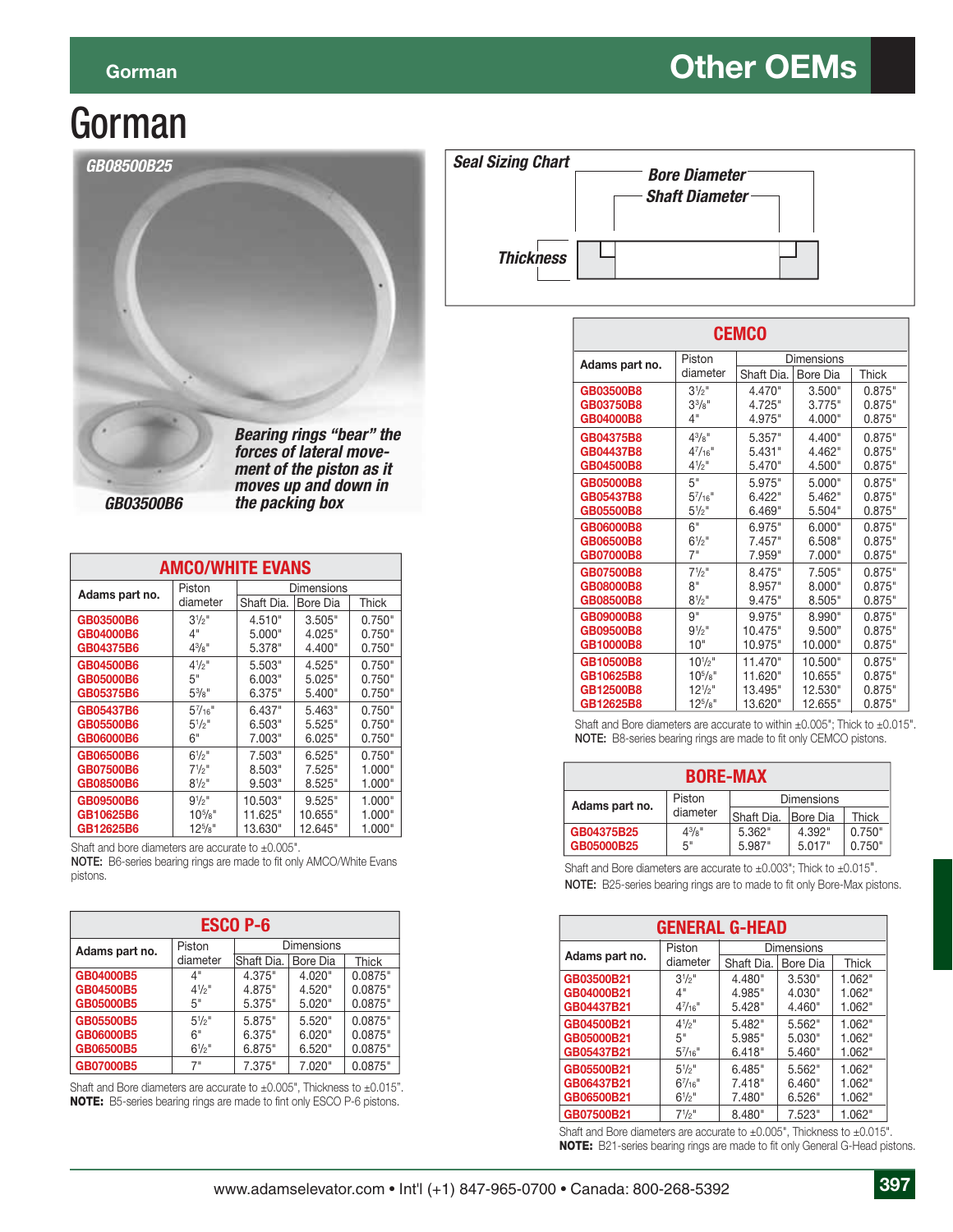## Gorman



| <b>OTIS/CAST IRON</b> |                 |                  |            |          |              |
|-----------------------|-----------------|------------------|------------|----------|--------------|
| Adams part no.        | Piston          | Otis             | Dimensions |          |              |
|                       | diameter        | diameter         | Shaft Dia. | Bore Dia | <b>Thick</b> |
| GB03875B1             | $3^{7}/8"$      | 4"               | 4.868"     | 3.905"   | 1.125"       |
| GB04375B1             | $4^{3}/8$ "     | $4^{1/2}$        | 5.368"     | 4.405"   | 1.125"       |
| GB05437B1             | $5^{7}/_{16}$ " | $5\frac{1}{2}$ " | 6.430"     | 5.467"   | 1.125"       |
| GB06500B1             | $6^{1/2}$ "     | $6^{1/2}$        | 7.492"     | 6.532"   | 1.000"       |
| GB07500B1             | $7^{1/2}$ "     | $7^{1/2}$ "      | 8.492"     | 7.532"   | 1.000"       |
| GB08500B1             | $8^{1/2}$ "     | $8^{1/2}$ "      | 9.742"     | 8.532"   | 1.250"       |
| GB09500B1             | $9^{1/2}$ "     | $9^{1/2}$        | 10.742"    | 9.532"   | 1.000"       |
| GB10625B1             | $10^{5}/s$ "    | $10^{1/2}$ "     | 11.866"    | 10.657"  | 1.000"       |
| GB12625B1             | $12^{5}/s$ "    | $12^{1/2}$ "     | 13.863"    | 12.659"  | 1.000"       |

Shaft and Bore diameters are accurate to ±0.005", Thickness to ±0.015". **NOTE:** B1-series bearings are made to fit only Otis/Cast Iron pistons.

| <b>Hollister-Whitney</b> |  |
|--------------------------|--|
|--------------------------|--|

| <b>HOLLISTER-WHITNEY</b> |                                            |  |
|--------------------------|--------------------------------------------|--|
| HW102-011                | URETHAN PAD-DISC BRAKE (DAMPING PAD        |  |
| <b>HW-572-A</b>          | CTW. ROLLER 3"(SIDE)                       |  |
| <b>HW-572-C</b>          | CTW. ROLLER 3"(FACE)                       |  |
| <b>HW-572-E</b>          | <b>CAR GUIDE ROLLER 6"FACE</b>             |  |
| <b>HW-572-F</b>          | <b>CAR GUIDE ROLLER 6"SIDE</b>             |  |
| HW90-11                  | URETHAN PAD-DRUM BRAKE (DAMPING PAD        |  |
| <b>HW90-40SCH</b>        | <b>BRAKE SWITCH - HOLLISTER WHITNEY 74</b> |  |

| <b>OTIS/WELDED HEAD</b>                               |                 |                  |            |          |        |
|-------------------------------------------------------|-----------------|------------------|------------|----------|--------|
| Otis<br><b>Dimensions</b><br>Piston<br>Adams part no. |                 |                  |            |          |        |
|                                                       | diameter        | diameter         | Shaft Dia. | Bore Dia | Thick  |
| GB02750B4                                             | $2^{3}/4$ "     | 3"               | 2.780"     | 3.720"   | 0.750" |
| GB03875B4                                             | $3^{7}/8"$      | 4"               | 4.863"     | 3.905"   | 0.750" |
| GB04375B4                                             | $4^{3}/8$ "     | $4\frac{1}{2}$ " | 5.360"     | 4.403"   | 0.750" |
| GB04875B4                                             | $4^{7}/8$ "     | 5"               | 5.859"     | 4.905"   | 0.750" |
| GB05437B4                                             | $5^{7}/_{16}$ " | $5\frac{1}{2}$ " | 6.420"     | 5.470"   | 0.750" |
| GB06500B4                                             | $6^{1/2}$ "     | $6\frac{1}{2}$ " | 7.481"     | 6.530"   | 0.750" |

Shaft and Bore diameters are accurate to ±0.005", Thickness to ±0.015". **NOTE:** B4-series bearings are made to fit only Otis/Welded Head pistons.

| <b>SOUTHEASTERN</b> |                  |                   |                 |              |
|---------------------|------------------|-------------------|-----------------|--------------|
| Adams part no.      | Piston           | <b>Dimensions</b> |                 |              |
|                     | diameter         | Shaft Dia.        | <b>Bore Dia</b> | <b>Thick</b> |
| GB04375B7           | $4^{3}/8$ "      | 5.370"            | 4.400"          | 0.687"       |
| GB05000B7           | 5"               | 5.995"            | 5.025"          | 0.687"       |
| <b>GB05500B7</b>    | $5\frac{1}{2}$ " | 6.495"            | 5.525"          | 0.687"       |
| GB06500B7           | $6^{1/2}$ "      | 7.495"            | 6.525"          | 0.687"       |
| GB06562B7           | $6^{21}/32$ "    | 7.557"            | 6.587"          | 0.687"       |

Shaft and Bore diameters are accurate to ±0.005", Thickness to ±0.015". **NOTE:** B7-series bearing rings are made to fit only Southeastern pistons.





|                   | <b>LEROY SOMERS</b>                      |
|-------------------|------------------------------------------|
| <b>LS-1018-A</b>  | CARBON BRUSH, 35-477813-664-9-01, REF.   |
| <b>LS-1018-A1</b> | BRUSH, 61043015, GRADE N5000, .492 X1.26 |
| LS-1018-A4        | BRUSH, 30-491213-200-3-01                |
| LS-1018-A6        | BRUSH, 30-491212-200-3-01, GRADE E44C,   |
| <b>LS-1018-C</b>  | CARBON BRUSH, 35-471212-104-1-01         |
| <b>LS-1018-D</b>  | CARBON BRUSH, 35-317812-104-1-01.        |
| <b>LS-1018-E</b>  | BRUSH, (LS) HELWIG # 35-477813-264-901   |
| <b>LS-1018-L</b>  | CARBON BRUSH, 35-477812-104-1-01         |
| <b>LS-1018-M</b>  | BRUSH, 30-491213-200-1-01, STYLE Q1      |
| <b>LS-1018-R</b>  | CARBON BRUSH, 35-317813-664-9-01,        |
| <b>LS-1018-T</b>  | CARBON BRUSH, 35-471212-664-9-01.        |
| <b>LS-1018-W</b>  | BRUSH 2.101.426 GRADE EG34D              |
| <b>LS-1200-E</b>  | FAN FOR 25KW MG LEROY SOMERS             |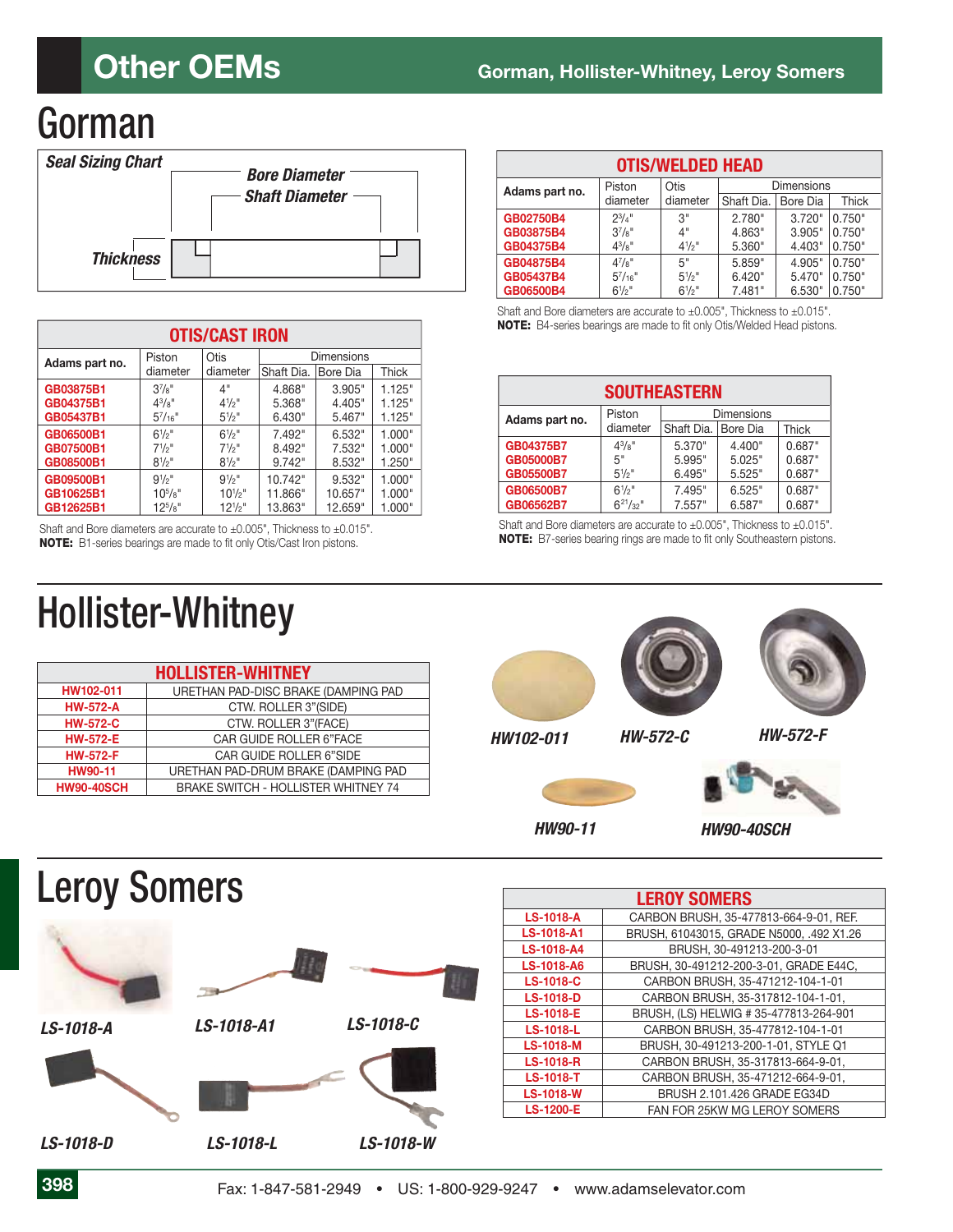### **Magnatek Magnatek CEMS**

# Magnatek

| <b>PRINTED CIRCUIT BOARDS</b> |                                          |  |
|-------------------------------|------------------------------------------|--|
| MAG-46S02489-0010             | <b>GATE FIRING PCB</b>                   |  |
| MAG-46S02489-1011             | GATE FIRING PCB 2 CHL(MAGNETEK 300HP DRV |  |
| MAG-46S02975-0403             | <b>MAG MAIN PCB</b>                      |  |
| MAG-46S02976-0010             | ARMATURE INTERFACE PCB 25 & 50 A         |  |
| MAG-46S02976-0020             | ARMATURE INTERFACE PCB 100A              |  |
| MAG-46S02976-0030             | MAG AMRMATURE INTERF (DSD412,190A)MAG-2  |  |
| MAG-46S02976-0032             | <b>MAGNETEK BOARD</b>                    |  |
| MAG-46S03017-0010             | MAG PC BRD SNUBBER (DSD412-190A)MAG-4    |  |
| MAG-46S03020-0030             | SNUBBER PCB 100A                         |  |
| MAG-46S03046-0010             | MAG PC BRD FIELD INTERF 1.9A (MAG-5)     |  |
| MAG-46S03046-0030             | MAG PC BRD FIELD INTERF 6.9A (MAG-6)     |  |
| MAG-46S03046-0050             | MAG PC BRD FIELD INTERF 16A (MAG-7)      |  |
| MAG-46S03046-0060             | MAG PC BRD FIELD INTERF 24A (MAG-8)      |  |
| MAG-46S03046-0070             | MAG PC BRD FIELD INTERF 30A (MAG-9)      |  |
| MAG-46S03046-0080             | MAG PC BRD FIELD INTERF 48A (MAG-10)     |  |
| MAG-46S03046-0500             | PC BOARD FIELD INTERF 16A                |  |
| MAG-46S03088-0010             | MAG ARMATURE INTERFACE 300A MAG-13       |  |
| MAG-46S03089-0010             | SNUBBER PCB 300A                         |  |
| MAG-46S03192-0010             | SNUBBER PCB/511 CONT AMP MODEL           |  |
| MAG-46S03192-0020             | SNUBBER PCB/681-1363 CONT. AMP MODEL     |  |
| MAG-46S03192-1020             | SNUBBER PCB MAGNETEK 300HP/DSD412 DRIVE  |  |
| MAG-46S03373-0010             | ARMATURE INTERFACE PCB                   |  |
| MAG-46S03375-0010             | <b>SHUNT INTERFACE PCB</b>               |  |
| MAG-46S03594-0010             | PC BRD FIELD INTERF 1.9A                 |  |



*MAG-46S02489-1011*



#### *MAG-05P00607-0016*



#### *MAG-05P00050-0523*





*MAG-46S03192-1020*



#### *MAG-05P00630-0013*



*MAG-46S03214-0010*



*MAG-05P00017-0366*

| <b>RELAYS AND CONTACTORS</b> |                                           |  |  |
|------------------------------|-------------------------------------------|--|--|
| MAG-05P00031-0156            | CONTACTOR DC 110VAC (MAGNETEK 300HP DRV)  |  |  |
| MAG-05P00036-0312            | RELAY, 110VAC (MAGNETEK 300HP DRIVE)      |  |  |
| MAG-05P00607-0015            | CONTACTOR DB 220VDC (MAGNETEK 300HP DRV)  |  |  |
| MAG-05P00607-0016            | PILOT CONTR, 110VAC (MAGNETEK 300HP DRIVE |  |  |
| MAG-05P00630-0013            | RELAY, 110VAC (MAGNETEK 300HP DRIVE)      |  |  |

| <b>DIODES AND RECTIFIERS</b> |                                            |  |
|------------------------------|--------------------------------------------|--|
| MAG-05P00050-0328            | RECTIFIER, 70A, 1600V(MAGNETEK 300HP DRIVE |  |
| MAG-05P00050-0410            | RECTIFIER Q1-Q6(DSDD412 DRIVE 100A)        |  |
| MAG-05P00050-0412            | RECTIFIER Q1-Q6 (DSD412 DRIVE 190A)        |  |
| MAG-05P00050-0442            | DIODE BRIDGE Q7 (DSD412 DRIVE)             |  |
| MAG-05P00050-0461            | RECTIFIER (SCR) (MAGNETEK DRIVE)           |  |
| MAG-05P00050-0523            | DIODE BRIDGE Q7 (DSD412 DRIVE)             |  |
| MAG-46S03214-0010            | RECTIFIER Q1-Q12 (DSD412 DRIVE 300A)       |  |

| <b>FUSES</b>      |                                                |  |
|-------------------|------------------------------------------------|--|
| MAG-05P00017-0031 | <b>FUSE 40A 600V</b><br>(MAGNETEK 300HP DRIVE) |  |
| MAG-05P00017-0073 | (MAGNETEK 300HP DRIVE)<br><b>FUSE 15A 250V</b> |  |
| MAG-05P00017-0166 | FUSE F1-F3 (DSD412 DRIVE 100A)                 |  |
| MAG-05P00017-0179 | FUSE FWP 200A (DSD412 DRIVE 100A-F4)           |  |
| MAG-05P00017-0214 | FUSE FWP 700A 700V BUSSMANN (MAGNETEK)         |  |
| MAG-05P00017-0234 | FUSE F1-F3 (DSD412 DRIVE 300A)                 |  |
| MAG-05P00017-0235 | FUSE F4 (DSD412 DRIVE 300A)                    |  |
| MAG-05P00017-0348 | (MAGNETEK 300HP DRIVE)<br><b>FUSE 5A 700V</b>  |  |
| MAG-05P00017-0361 | FUSE 7.5A 600V (MAGNETEK 300HP DRIVE)          |  |
| MAG-05P00017-0366 | FUSE FWP 300A (DSD412 DRIVE 190A - F4)         |  |







| <b>POWER SUPPLIES &amp; TRANSFORMERS</b> |                                          |  |
|------------------------------------------|------------------------------------------|--|
| MAG-05P00090-0293                        | POWER SUPPLY A4 (MAG-1) (MAGNETEK DRIVE) |  |
| MAG-05P00217-0012                        | CURRENT TRANSF U1 (DSD412 DRIVE 190A)    |  |
| MAG-05P00217-0013                        | CURRENT TRANSF U1 (DSD412 DRIVE 100A)    |  |
| MAG-05P00217-0020                        | CURRENT TRANSF U1 (DSD412 DRIVE 300A)    |  |
| MAG-05P00645-0018                        | CURRENT TRANSF U1 W/O KIT (DSD412 DRIVE) |  |

| MISC.             |                                            |  |
|-------------------|--------------------------------------------|--|
| MAG-05P00015-0016 | FILTER, AIR CAB. 10X10" (MAGNETEK 300HP DR |  |
| MAG-05P00015-0017 | FILTER, AIR CAB. 10X20" (MAGNETEK 300HP DR |  |
| MAG-05P00016-0008 | FAN B1 (DSD412 DRIVE 300A)                 |  |
| MAG-05P00016-0012 | FAN B1 (DSD412 DRIVE 190A)                 |  |
| MAG-05P00016-0041 | FAN, DRIVE (MAGNETEK 300HP DRIVE)          |  |
| MAG-05P00016-0048 | FAN B1 (DSD412 DRIVE 100A)                 |  |
| MAG-05P00217-0029 | CURRENT XDUC 500A (MAGNETEK 300HP DRIVE)   |  |
| MAG-05P00218-0023 | THERMISTER RT1 (DSD412 DRIVE)              |  |
| MAG-05P00632-0002 | SENSOR, DC ADJUST. (MAGNETEK 300HP DRIVE)  |  |
| MAG-46S03373-0611 | ARM. INT. ASSY 600V(MAGNETEK 300HP DRIVE   |  |
| MAG-46S03397-0010 | FIELD ASSY (MAGNETEK 300 HP DRIVE)         |  |



*MAG-05P00016-0012*





*MAG-05P00016-0041*



*MAG-05P00217-0029 MAG-05P00090-0293 MAG-05P00217-0012 MAG-05P00632-0002*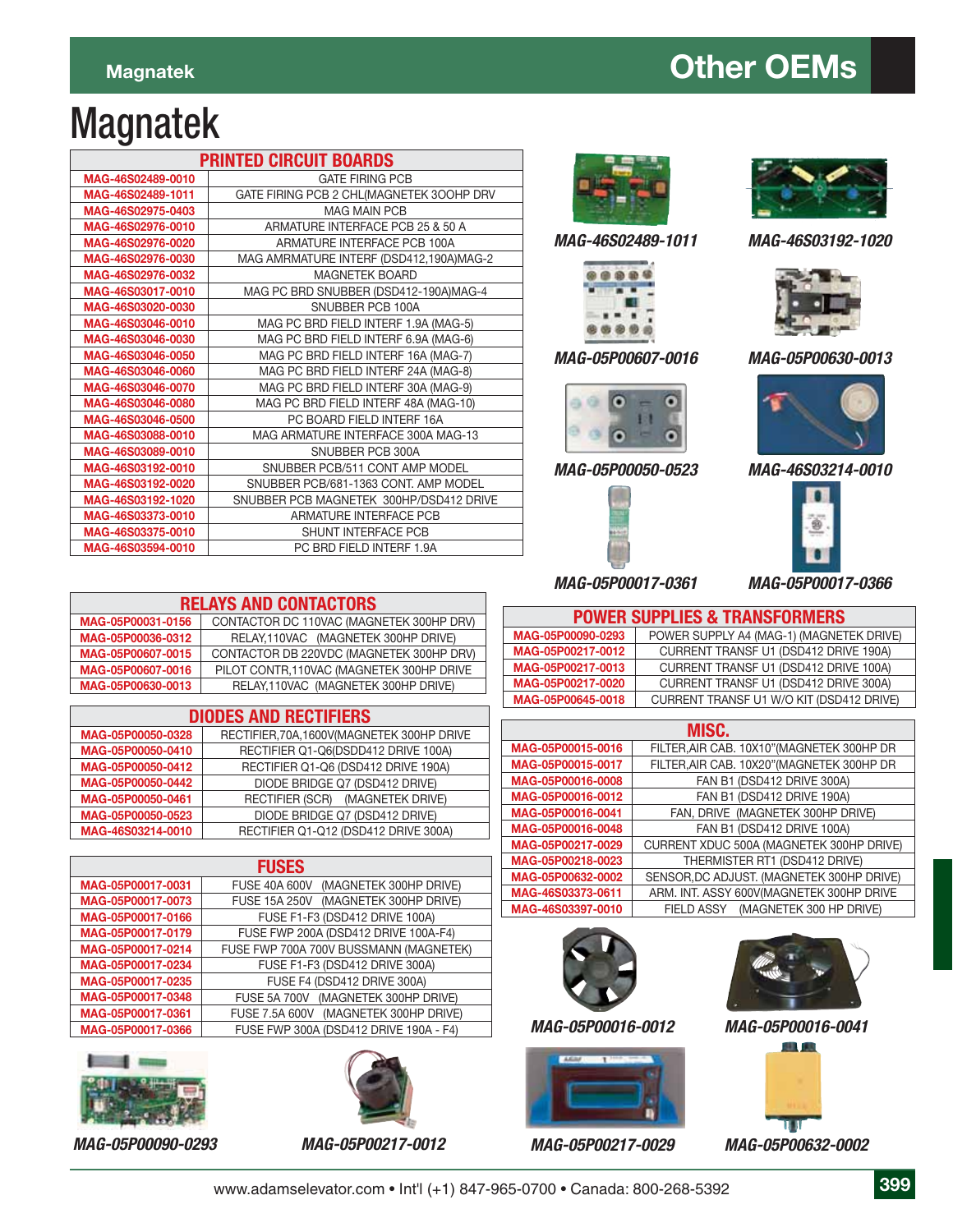### **Other OEMs** Maxton Communication and Communication Communication and Communication Communication and Communication Communication and Communication Communication and Communication Communication Communication Communication

# **Maxton**

| <b>SEALS</b>      |                                  |
|-------------------|----------------------------------|
| <b>MAX291510</b>  | KIT VALVE SEAL MAX UC-1/1A/2/2A  |
| <b>MAX291540</b>  | KIT VALVE SEAL MAX UC3A/3AM/4/4M |
| <b>MX-1294-A2</b> | SEAL KIT UC1/1A/2/2A             |
| <b>MX-901-C8</b>  | SEAL RING 111                    |
| <b>MX-901-R</b>   | SEAL RING 103                    |
| <b>MX-901-Y4</b>  | SFAI KIT                         |







*MX-1294-B*



*MX-1294-N*

| <b>MAXTON SERVICE KIT</b><br><b>MX-1294-B</b><br>KIT, DOWN CONTROL BLK<br><b>MX-1294-N</b><br><b>MX-1294-P</b><br><b>VALVE PARTS KIT</b><br><b>SOLENOID KIT</b><br><b>MX-1294-R</b><br>SOLENOID SEAT KIT-UC4,4M&4MR,UC3A&M<br><b>MX-1294-T</b><br><b>MX-901-T9</b><br>UC4 LEV.ADJ. KIT | <b>SERVICE KITS</b> |  |  |
|----------------------------------------------------------------------------------------------------------------------------------------------------------------------------------------------------------------------------------------------------------------------------------------|---------------------|--|--|
|                                                                                                                                                                                                                                                                                        |                     |  |  |
|                                                                                                                                                                                                                                                                                        |                     |  |  |
|                                                                                                                                                                                                                                                                                        |                     |  |  |
|                                                                                                                                                                                                                                                                                        |                     |  |  |
|                                                                                                                                                                                                                                                                                        |                     |  |  |
|                                                                                                                                                                                                                                                                                        |                     |  |  |

*MX-1294-P*

|                      | <b>VALVES</b>                            |
|----------------------|------------------------------------------|
| <b>MX-901-C3</b>     | UC4 RH MAXTON VALVE 2" VICTAULIC 230VAC  |
| <b>MX-901-E</b>      | <b>UC2A VALVE</b>                        |
| <b>MX-901-G</b>      | UC2 MAXTON VALVE 2" (230VAC)             |
| <b>MX-901-H</b>      | MAXTONVALVE 2-1/2" THREADED115VACW/COIL  |
| <b>MX-901-M7</b>     | MAXTON UC2A 2" VALVE(VICTALIC)(NO COILS) |
| <b>MX-901-N7</b>     | UC1 MAXTON VALVE 2 1/2" 115V NO COIL     |
| <b>MX-901-P6</b>     | VALVE 2", UC4 115V AC                    |
| <b>MX-901-P7</b>     | VALVE UC1 W/2" FLANGE                    |
| <b>MX-901-P9</b>     | <b>VALVE 2-1/2</b>                       |
| <b>MX-901-T1</b>     | <b>UC4M MAXTON VALVE 2"</b>              |
| <b>MX-901-T1-BKN</b> | 2" VALVE                                 |
| <b>MX-901-X6</b>     | 2" 110VDC VALVE                          |
| <b>MX-901-Y2</b>     | <b>MAXTON UC4L3-LH VALVE</b>             |
| <b>MX-901-Y3</b>     | 2" 120VDC UC4E VALVE                     |
| <b>MX-901-Y5</b>     | MAXTON VALVE, UC-4-E2                    |









| MISC.            |                           |
|------------------|---------------------------|
| <b>MX-901-C7</b> | VALVE PART 100            |
| <b>MX-200-D</b>  | COIL, MAXTON 230VAC GREEN |
| <b>MX-470-A</b>  | ISOLATING-COUPLING-2"     |
| <b>MX-901-D</b>  | SNAP RING 093 UC1 VALVE   |
| <b>MX-901-H4</b> | SPRING 339                |
| <b>MX-901-L1</b> | <b>COIL SLEEVE</b>        |
| <b>MX-901-M1</b> | <b>MAXTON FLANGE</b>      |
| <b>MX-901-N3</b> | BY-PASS ADJ, ASS'Y.       |
| <b>MX-901-X3</b> | UC1 REGULATING ASSM.      |
| MX-901-Z1        | ADAPTOR 283660 MAXTON     |
| <b>MX-922-A</b>  | <b>MAGNETIC SWITCH</b>    |
| <b>MX-925-A</b>  | SWITCH, LIMIT RH          |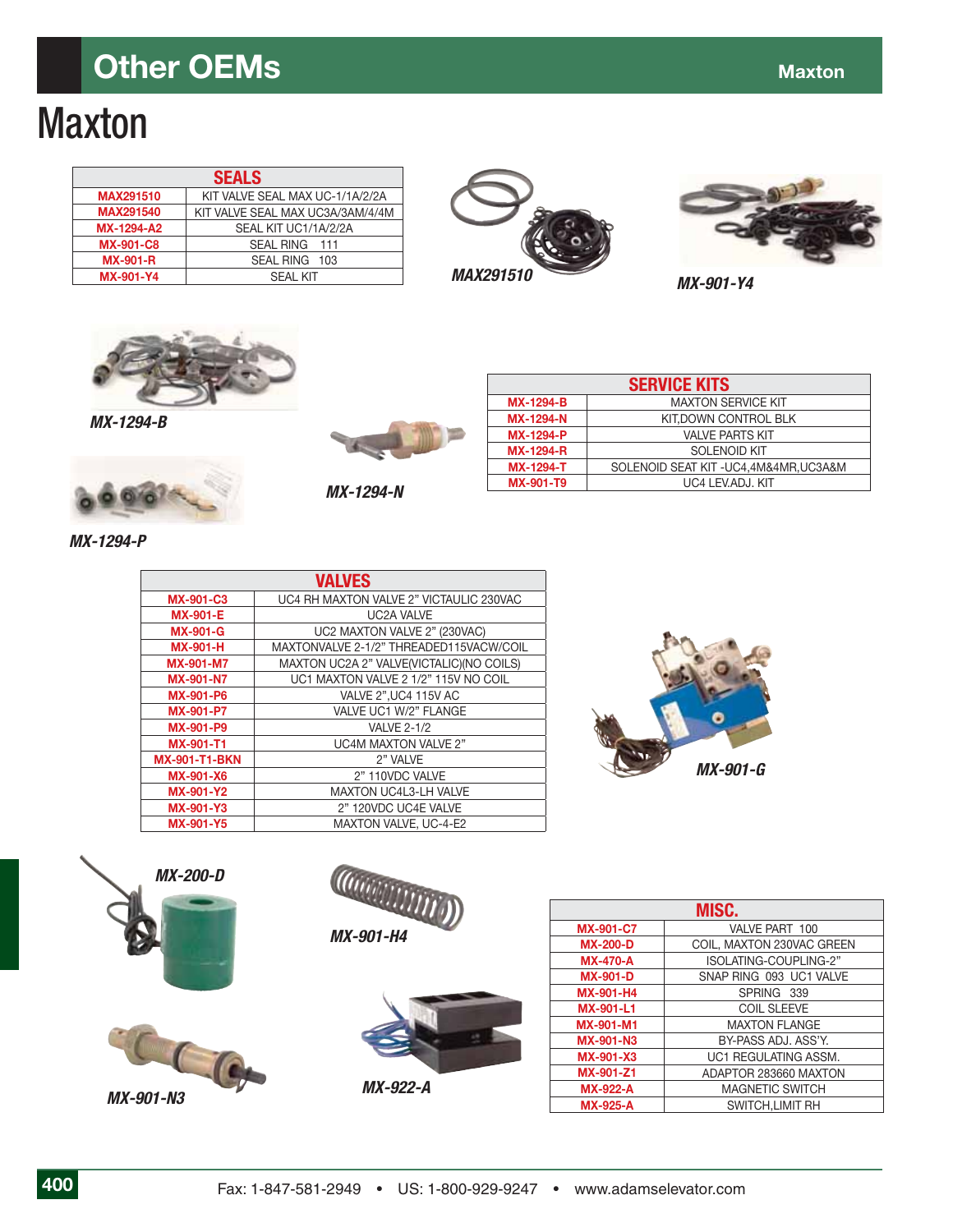# O Thompson

|                  | <b>CONTACTS &amp; HOLDERS</b>                      |
|------------------|----------------------------------------------------|
| OT1              | COPPER CONTACT. 1-1/4" DIA                         |
| <b>OT-100-A</b>  | CONTACT, COPPER (A09009)                           |
| <b>OT-100-A7</b> | CONTACT ARM (HM21)                                 |
| OT-100-A9        | CONTACT SPRING ASSY. (HK-2)                        |
| <b>OT-100-B</b>  | CONTACT, W/ARM (SK-30F)                            |
| OT-100-C         | <b>CONTACT (EF6)</b>                               |
| <b>OT-100-D</b>  | CARBON AND HOLDER, 3/8" DIAMETER, 1.1" LONG        |
| <b>OT-100-E</b>  | CONTACT, COPPER (OT-2)                             |
| <b>OT-100-F</b>  | CARBON & HOLDER (A21001), 3/8" DIAMETER, 1.5" LONG |
| <b>OT-100-G</b>  | <b>CONTACT BLADE (E5)</b>                          |
| <b>OT-100-H</b>  | CONTACT W/ARM (F30A)                               |
| <b>OT-100</b>    | HOLDER (H32)                                       |
| <b>OT-100-P</b>  | CONTACT (K35)                                      |
| OT <sub>12</sub> | COPPER CONTACT, 1-3/4" x 2-1/4" (H-28)             |
| OT <sub>19</sub> | COPPER ANGLE CONTACT, 3/4" x 3/4" x 5/8" (F-37)    |
| OT <sub>2</sub>  | COPPER CONTACT, 1-3/4 DIA.                         |
| <b>OT-942-A</b>  | <b>CONTACT</b>                                     |

| <b>PRINTED CIRCUIT BOARDS &amp; MODULES</b> |                                 |  |
|---------------------------------------------|---------------------------------|--|
| OT-1172-D                                   | LINK TIMER.110V                 |  |
| OT-1600-A                                   | RELAY CARD 1P8300               |  |
| OT-1600-C5                                  | POWER SUPPLY PRK 50U-1212       |  |
| OT-1600-C7                                  | I/O MODULE PANEL BD.            |  |
| OT-1600-E                                   | I/O CARD MCS-20TX USE: MOO1     |  |
| OT-1600-E7                                  | SWEO FIRING BOARD (0025-2)      |  |
| OT-1600-H                                   | <b>REAR DOOR BOARD</b>          |  |
| OT-953-A1                                   | I/O MODULE G4ODC5 60VDC         |  |
| OT-953-A2                                   | <b>INPUT MODULE MIDC5-200</b>   |  |
| OT-953-A3                                   | <b>MODULE</b>                   |  |
| OT-953-F                                    | <b>OUTPUT MODULE</b>            |  |
| OT-953-H                                    | <b>INPUT/OUTPUT MODULE</b>      |  |
| OT-953-J                                    | DC OUTPUT MODULE (HA-1600-M1    |  |
| OT-953-L                                    | INPUT MODULE IDCM-5 32V         |  |
| OT-953-M                                    | <b>OUTPUT MODULE MOAC5 120V</b> |  |
| <b>OT-953-N</b>                             | <b>OUTPUT MODULE MODC5A</b>     |  |
| <b>OT-953-R</b>                             | MODULE MIDC5N                   |  |
| OT-953-Z                                    | OUTPUT MODULE G4-OAC5A          |  |





| <b>RELAYS &amp; COILS</b> |                              |
|---------------------------|------------------------------|
| <b>OT-200-B</b>           | COIL O'THOMPSON 143          |
| <b>OT-200-C</b>           | COIL O'THOMPSON 142          |
| <b>OT-200-D</b>           | COIL O'THOMPSON 136          |
| <b>OT-200-F</b>           | COIL O'THOMPSON 146          |
| OT-200-H                  | COIL O'THOMPSON 241          |
| OT-200-J                  | COIL O'THOMPSON 111          |
| <b>OT-200-M</b>           | COIL O'THOMPSON 233          |
| <b>OT-200-N</b>           | COIL O'THOMPSON 112          |
| <b>OT-200-P</b>           | COIL O'THOMPSON 239          |
| OT-960-A6                 | RELAY 24VAC - 4 POLE         |
| OT-960-J1                 | RELAY. ENCLOSED 110VDC 3POLE |
| OT-960-P                  | <b>RELAY SOCKET</b>          |
| <b>OT-960-S</b>           | RELAY 4POLE 24VDC            |
| <b>OT-960-T</b>           | RELAY 4 POLE 240 VAC         |



| MISC.           |                              |
|-----------------|------------------------------|
| OT-1600-J4      | ENCODER TACH 2500 PPR        |
| OT-1600-L       | POWER SUPPLY 1HD24-4.8       |
| <b>OT-300-E</b> | <b>SHUNT 6-3/4</b>           |
| <b>OT-300-H</b> | BRAID, 10-1/2                |
| OT504           | SHUNT ASSY., 4-7/8" LG.      |
| <b>OT-600-A</b> | <b>SPRING</b>                |
| OT-600-C        | <b>CONTACT SPRING E9</b>     |
| <b>OT-600-F</b> | COMPRESSION SPRING KIT. F/CO |
| OT-860-A        | <b>TACH GENERATOR</b>        |
| OT-950-C        | <b>TRANSFORMER</b>           |
| OT-950-E        | TRANSFORMER 250VA            |
| OT-950-F        | <b>TRANSFORMER</b>           |
| OT-952-A        | ARC SUPPRESSOR               |
| OT-952-C        | K76 ARC SHIELDS              |
| OT-960-C4       | <b>3 PHASE MONITOR</b>       |
| OT-960-G        | <b>HINGE PIN</b>             |
| OT-960-H        | <b>HINGE PIN</b>             |

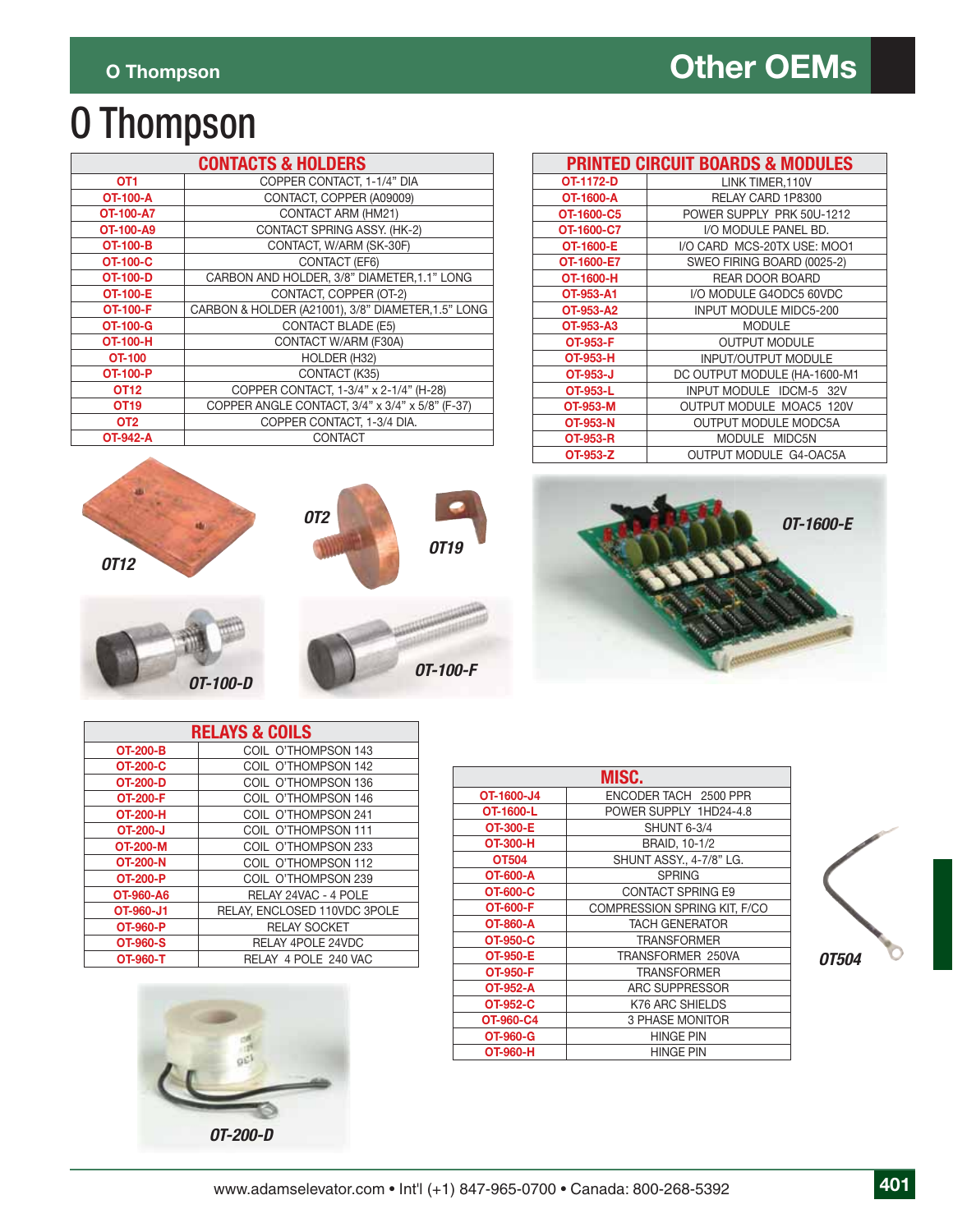# Payne

*PA4*

| <b>CONTACTS &amp; HOLDERS</b> |                                                           |
|-------------------------------|-----------------------------------------------------------|
| <b>PA1</b>                    | COPPER CONTACT 2-1/4" x 2-1/4" (P-1465)                   |
| PA <sub>3</sub>               | COPPER CONTACT 1-3/8" x 1-5/8" (K-1786)                   |
| <b>PA4</b>                    | COPPER CONTACT 1" DIA. (K-2587)                           |
| <b>PA6</b>                    | CONTACT, CARBON 2" x 2" (K-810)                           |
| <b>PA7</b>                    | CONTACT, CARBON 1-1/2" x 1-1/2" (K-1399)                  |
| PA <sub>9</sub>               | HOLDER, CARBON (FOR PA7) (P-1627-28)                      |
| <b>PN-100-E</b>               | CONTACT, COPPER K2840                                     |
| <b>PN-130-C</b>               | CARBON CONTACT, 75-008775-00, 3/4" DIAMETER x 3/4" HEIGHT |
| <b>PN-130-F</b>               | CONTACT, CARBON (CX32C8)                                  |
| <b>PN-140-B</b>               | CARBON CONTACT K1399                                      |
| <b>PN-942-A</b>               | SELECTOR CONTACT MOVABLE                                  |
| <b>PN-942-M</b>               | SELECTOR CONTACT STATIONARY                               |

| <b>RELAYS, TIMERS &amp; COILS</b> |                         |
|-----------------------------------|-------------------------|
| <b>PN-1172-B</b>                  | <b>TIMER</b>            |
| <b>PN-1172-C</b>                  | <b>TIMER</b>            |
| <b>PN-200-A2</b>                  | COIL V225               |
| <b>PN-200-A4</b>                  | <b>COIL N-133</b>       |
| <b>PN-200-E</b>                   | <b>COIL C583 220VAC</b> |
| <b>PN-200-F</b>                   | COIL C550               |
| <b>PN-200-R</b>                   | COIL L573               |
| <b>PN-200-X</b>                   | COIL C-115              |
| <b>PN-201-G</b>                   | COIL PA106              |
| <b>PN-201-N</b>                   | COIL                    |
| <b>PN-960-A3</b>                  | <b>RELAY TIMER</b>      |
| <b>PN-960-S</b>                   | RELAY.M1642B. NO COIL   |
| <b>PN-960-S1</b>                  | RELAY.M1642, NO COIL    |
| <b>PN-960-T</b>                   | RELAY 2A 6NO 2NC        |





| MISC.            |                                           |
|------------------|-------------------------------------------|
| <b>PA22</b>      | SHUNT ASSY., 7-1/4" (6-3/4" CTRS) (M-429) |
| <b>PA32</b>      | SPRING, 3/4 IN. LG. (K-168)               |
| <b>PN-950-B</b>  | <b>RECTIFIER</b>                          |
| <b>PN-1159-A</b> | <b>ROLLER GUIDE WHEEL 5 IN</b>            |
| <b>PN-1159-B</b> | PAYNE ROLLER GUIDE WHEEL (U               |
| <b>PN-1159-C</b> | ROLLER GUIDE WHEEL 7" M-1                 |
| <b>PN-1159-D</b> | PAYNE ROLLER GUIDE WHEEL 7"               |
| <b>PN-902-A</b>  | ROLLER GUIDE WHEEL 3"O                    |
| <b>PN-180-A</b>  | TAPE GUIDE K7981                          |
| <b>PN-904-C</b>  | WORM SHAFT SEAL 400                       |
| <b>PN-904-D</b>  | SPACER #K6095-4 400 M                     |
| <b>PN-904-F</b>  | GASKET #K6678 400 MA                      |
| <b>PN-904-G</b>  | SEAL #K6088 400 MACHI                     |
| <b>PN-904-J</b>  | SEAL #K6675 400 MACH                      |





| <b>PUSHBUTTONS &amp; SWITCHES</b> |                              |  |
|-----------------------------------|------------------------------|--|
| <b>PN-2052-A1</b>                 | P.B. ASSY MARKED 10          |  |
| <b>PN-2052-A2</b>                 | PB ASSY MARKED 2 (M-2366)    |  |
| <b>PN-2052-AL</b>                 | PB ASSY MARKED L (M-2366)    |  |
| PN-2052B-10                       | <b>BUTTON MARKED "10"</b>    |  |
| <b>PN-2052-C</b>                  | PB DOOR CLOSE                |  |
| <b>PN-2052-N</b>                  | P.B. ASSY MARKED 4           |  |
| <b>PN-2101-A</b>                  | <b>STOP SWITCH</b>           |  |
| <b>PN-2101-AR</b>                 | PUSH BUTTON ASSY/ARROW       |  |
| <b>PN-2101-E</b>                  | SWITCH, KEYED 6304           |  |
| PN-2101-X3                        | <b>EMERGENCY STOP SWITCH</b> |  |
| <b>PN-932-A1</b>                  | KEY SW. KEYED-6304           |  |
| <b>PN-1065-A</b>                  | KEY 6304                     |  |
| <b>PN-1065-F</b>                  | KEYS, ACE, #6306             |  |
| <b>PN-932-J</b>                   | PB ASSY - BLANK M-2366       |  |
| <b>PN-1067-A</b>                  | LAMP-NEON 220V M-2751        |  |

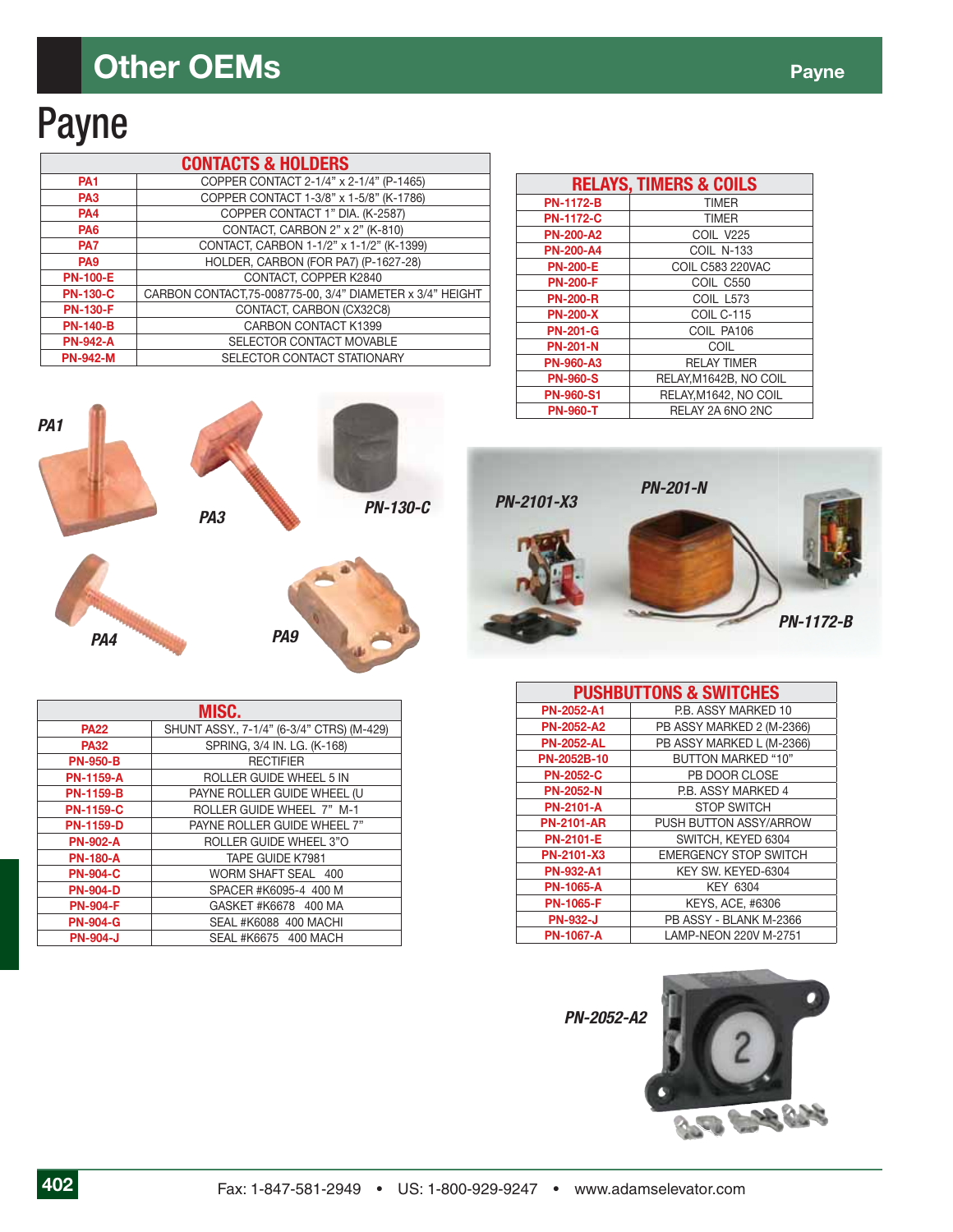#### **Peele Contract Contract Contract Contract Contract Contract Contract Contract Contract Contract Contract Contract Contract Contract Contract Contract Contract Contract Contract Contract Contract Contract Contract Contra**

# Peele

|                  | <b>MOTORS, GEARS, PINIONS &amp; SPROCKETS</b> |
|------------------|-----------------------------------------------|
| PL-1293-B        | <b>MOTOR 033050</b>                           |
| <b>PL-2263-B</b> | MOTOR ASSM 058730                             |
| <b>PL-2263-C</b> | MOTOR ASSM 056910                             |
| <b>PL-2263-K</b> | MOTOR ASSM 251721                             |
| PL-2263-K1       | <b>GATE MOTOR W/ PINION</b>                   |
| <b>PL-2263-R</b> | TORQ MOTOR W/PINION 25182                     |
| PL-1575-A1       | PULLE GEAR & SHEAVE                           |
| <b>PL-1575-B</b> | MOTOR PINION 250723                           |
| <b>PL-1575-T</b> | <b>SPROCKET</b>                               |
| <b>PL-915-F</b>  | <b>GEAR &amp; SHEAVE ASSY</b>                 |





**GATE SWITCH KIT** 

**MICRO SWITCH SWITCH,MICRO** 

*PL-1575-T* 

**CONTACTS, INTERLOCKS & SWITCHES** PL-902-A1 **CONTACT POINT ASSM 035508 PL-902-F4** TOP COVER FOR 2356-67 INT'LOCK **PL-902-H7** INTERLOCK PEELE #2356-67R<br> **PL-902-L6** GATE SWITCH KIT

**PL-902-P5** STATIONARY CONTACT **PL-902-P8** MOVABLE CONTACT ARM **PL-902-R** BAR, CONTACT SUB-ASSM

**PL-945-J GATE SWITCH**<br> **PL-960-G** MICRO SWITCH<br> **PL-960-H** SWITCH,MICRO



| <b>LINKAGE</b>   |                            |  |  |  |
|------------------|----------------------------|--|--|--|
| <b>PL-1066-B</b> | #50 CONN, LINK             |  |  |  |
| <b>PL-1066-L</b> | PIECE CHAIN 01807          |  |  |  |
| <b>PL-902-A6</b> | <b>HOOK LATCH ASSY.</b>    |  |  |  |
| <b>PL-902-B6</b> | <b>LOCKING ARM RATCHET</b> |  |  |  |
| PL-902-B7        | <b>KEEPER HOOK</b>         |  |  |  |
| PL-902-C9        | ROLLER & SHAFT 2" 03557    |  |  |  |
| <b>PL-902-I</b>  | <b>LATCH COVER</b>         |  |  |  |
| <b>PL-902-N</b>  | RATCHET, LOCKING ARM       |  |  |  |
| <b>PL-902-P</b>  | <b>KEEPER HOOK</b>         |  |  |  |
| <b>PL-902-R1</b> | <b>LATCH BASE LH</b>       |  |  |  |
| <b>PL-902-R2</b> | EMER, REL. LOCK & CHAIN    |  |  |  |



*PL-2263-B* 

*PL-1172-M* 





| MISC.            |                            |  |  |
|------------------|----------------------------|--|--|
| <b>PL-1065-A</b> | KEY 035025                 |  |  |
| <b>PL-1065-B</b> | KEY 03932                  |  |  |
| PL-112700        | PRIMARY FUSE KIT FOR TA-2- |  |  |
| <b>PL-1127-A</b> | STRAPS 54 INCH             |  |  |
| <b>PL-1127-B</b> | 36" STRAP                  |  |  |
| <b>PL-1127-C</b> | <b>12" PULL STRAP</b>      |  |  |
| <b>PL-1127-E</b> | PULL STRAP                 |  |  |
| <b>PL-600-A</b>  | SPRING 03457               |  |  |
| <b>PL-870-A</b>  | V BELT AX53                |  |  |
| <b>PL-915-B</b>  | BEARING SHAFT 05696        |  |  |
| <b>PL-946-F</b>  | SHEAVE ASSY                |  |  |
| <b>PL-948-C</b>  | GUIDE, DOOR                |  |  |
| <b>PL-948-D</b>  | <b>GUIDE SHOE</b>          |  |  |
| <b>PL-948-E</b>  | SHOE, GUIDE                |  |  |
| <b>PL-948-J</b>  | <b>DOOR SHOE</b>           |  |  |
| <b>PL-948-L</b>  | GUIDE SHOE KIT W/BOLTS 023 |  |  |
| <b>PL-949-A4</b> | SILL STOP ASSEMBLY RH      |  |  |
| <b>PL-949-F</b>  | STOP, SILL                 |  |  |
| <b>PL-949-P</b>  | PEELLE DOOR ADJ.ANGLE      |  |  |
| <b>PL-949-V</b>  | SILL STOP ASSY.            |  |  |





*PL-902-R2* **Silver** N

| _____<br>the property of the con- |  |
|-----------------------------------|--|
|                                   |  |
|                                   |  |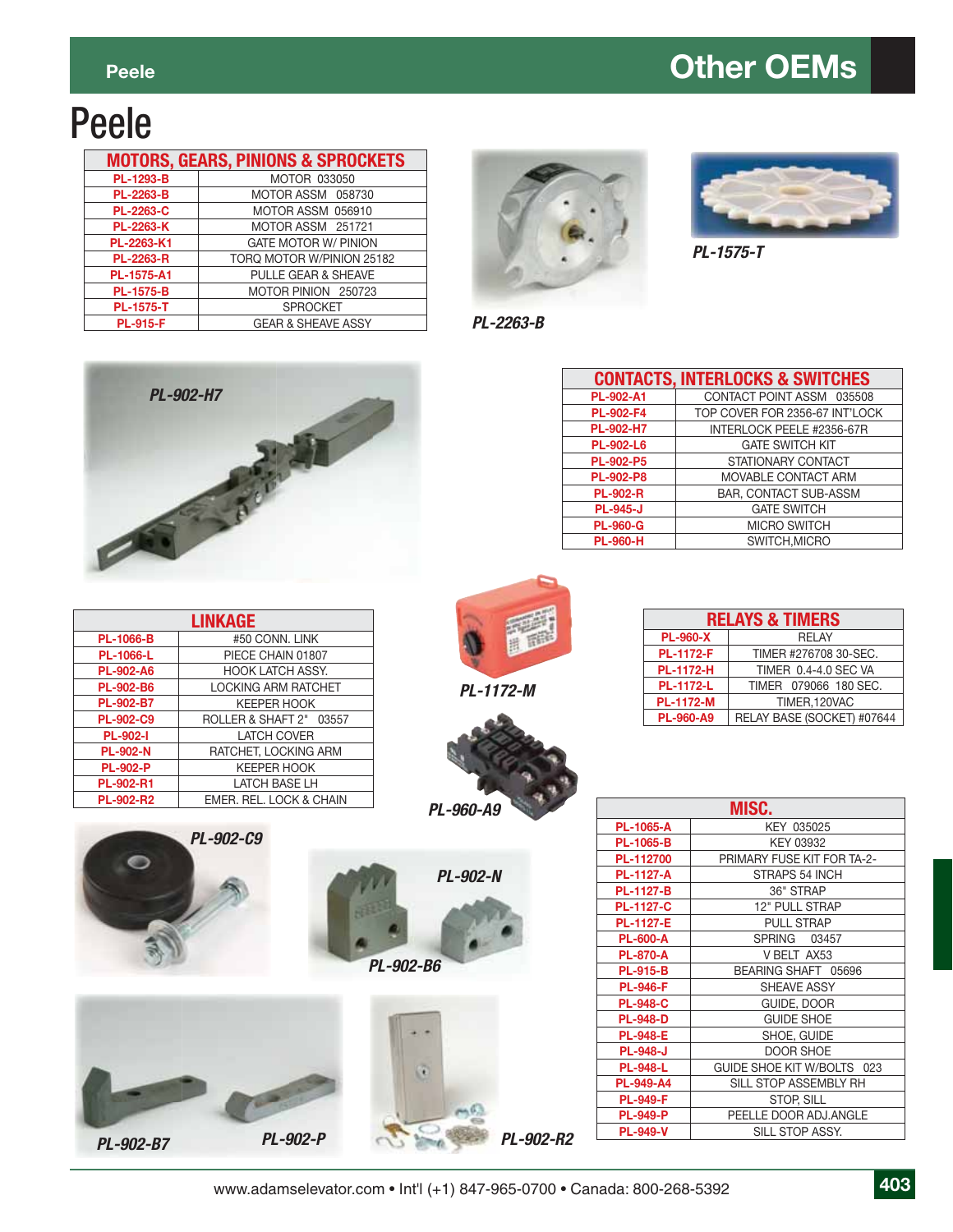### **Other OEMs Reliance Reliance**

# **Reliance**

| <b>BRUSHES &amp; HOLDERS</b> |                                     |  |  |  |
|------------------------------|-------------------------------------|--|--|--|
| <b>RL-1018-A1</b>            | BRUSH, GRADE 5410 STYLE 2QP3        |  |  |  |
| <b>RL-1018-A2</b>            | BRUSH GRADE N6000, 61041072         |  |  |  |
| <b>RL-1018-AX</b>            | BRUSH, 61000528, GRADE SA454        |  |  |  |
| <b>RL-1018-AX</b>            | BRUSH, 61000528, GRADE SA454        |  |  |  |
| <b>RL-1018-AXL</b>           | BRUSH, ADV CARBON L-0112 21T1       |  |  |  |
| <b>RL-1018-B</b>             | BRUSH, GENERATOR, 61000667          |  |  |  |
| <b>RL-1018-CX</b>            | BRUSH, SPLIT GENERATOR, 6100        |  |  |  |
| <b>RL-1018-D</b>             | BRUSH, 63000945, GRADE SA45         |  |  |  |
| <b>RL-1018-H</b>             | BRUSH, SPLIT, 61000883              |  |  |  |
| <b>RL-1018-I</b>             | BRUSH, 61000601, GRADE SA45         |  |  |  |
| <b>RL-1018-JX</b>            | BRUSH, 61000530, GRADE SA454        |  |  |  |
| <b>RL-1018-K</b>             | BRUSH 61000616 GRADE SA454          |  |  |  |
| <b>RL-1018-K1</b>            | BRUSH, .437X1.50X2,SA4548 (6 21T    |  |  |  |
| <b>RL-1018-KX</b>            | BRUSH, 61000355, GRADE SA454        |  |  |  |
| <b>RL-1018-M</b>             | BRUSH, 61001438, GRADE SA45         |  |  |  |
| <b>RL-1018-S</b>             | BRUSH, 61000410, GRADE SA45         |  |  |  |
| <b>RL-1018-TX3</b>           | BRUSH, 61040273, N5000              |  |  |  |
| <b>RL-1018-W</b>             | BRUSH, 13-371021, GRADE 5410        |  |  |  |
| <b>RL-1230-A</b>             | <b>HOLDER, BRUSH</b>                |  |  |  |
| <b>RL-1230-B</b>             | <b>HOLDER, BRUSH</b>                |  |  |  |
| <b>RL-1230-C</b>             | <b>BRUSH HOLDER 74732R</b>          |  |  |  |
| <b>RL-1230-JX</b>            | <b>BRUSH HOLDER</b>                 |  |  |  |
| <b>RL-1230-KX</b>            | BRUSH HOLDER, NLA 6/00              |  |  |  |
| <b>RL-1230-R</b>             | <b>BRUSH HOLDER WITH ADAPTER 3#</b> |  |  |  |



*RL-1230-B* 



| <b>PRINTED CIRCUIT BOARDS</b> |                                     |  |  |
|-------------------------------|-------------------------------------|--|--|
| <b>RL-1600-C</b>              | <b>SCR MOTHER BOARD</b>             |  |  |
| <b>RL-1600-D</b>              | <b>REL HEATSINK-SCR DC DRIVE 41</b> |  |  |
| <b>RL-1600-P</b>              | SIGNAL INTERFACE BOARD O-58705      |  |  |
| <b>RL-1600-T</b>              | REGULATOR BOARD 0-56929-120A        |  |  |
| <b>RL-1600-X</b>              | DRIVER INTERFACE BOARD 0-58704 D    |  |  |

| MISC.             |                              |  |  |  |
|-------------------|------------------------------|--|--|--|
| <b>RL-1600-M</b>  | <b>PLASTIC GUIDE</b>         |  |  |  |
| <b>RL-1600-Z</b>  | TRANSDUCER 600595-8A         |  |  |  |
| RL-2263-10        | <b>BEARING, BALL</b>         |  |  |  |
| RL-2263-3         | <b>BEARING, ROLLER</b>       |  |  |  |
| RL-2263-4         | BEARING ASSM COMMUTATOR EN   |  |  |  |
| RL-2263-5         | BEARING ASSM OUTPUT SHFT EN  |  |  |  |
| RL-2263-6         | <b>BEARING, BALL</b>         |  |  |  |
| <b>RL-2263-A1</b> | <b>BRUSH RING ASSEMBLY</b>   |  |  |  |
| <b>RL-2263-C7</b> | RELIANCE TACH COUPLING       |  |  |  |
| <b>RL-2263-D2</b> | BEARING Reliance MG 416821-2 |  |  |  |
| <b>RL-2263-D9</b> | DOOR MOTOR                   |  |  |  |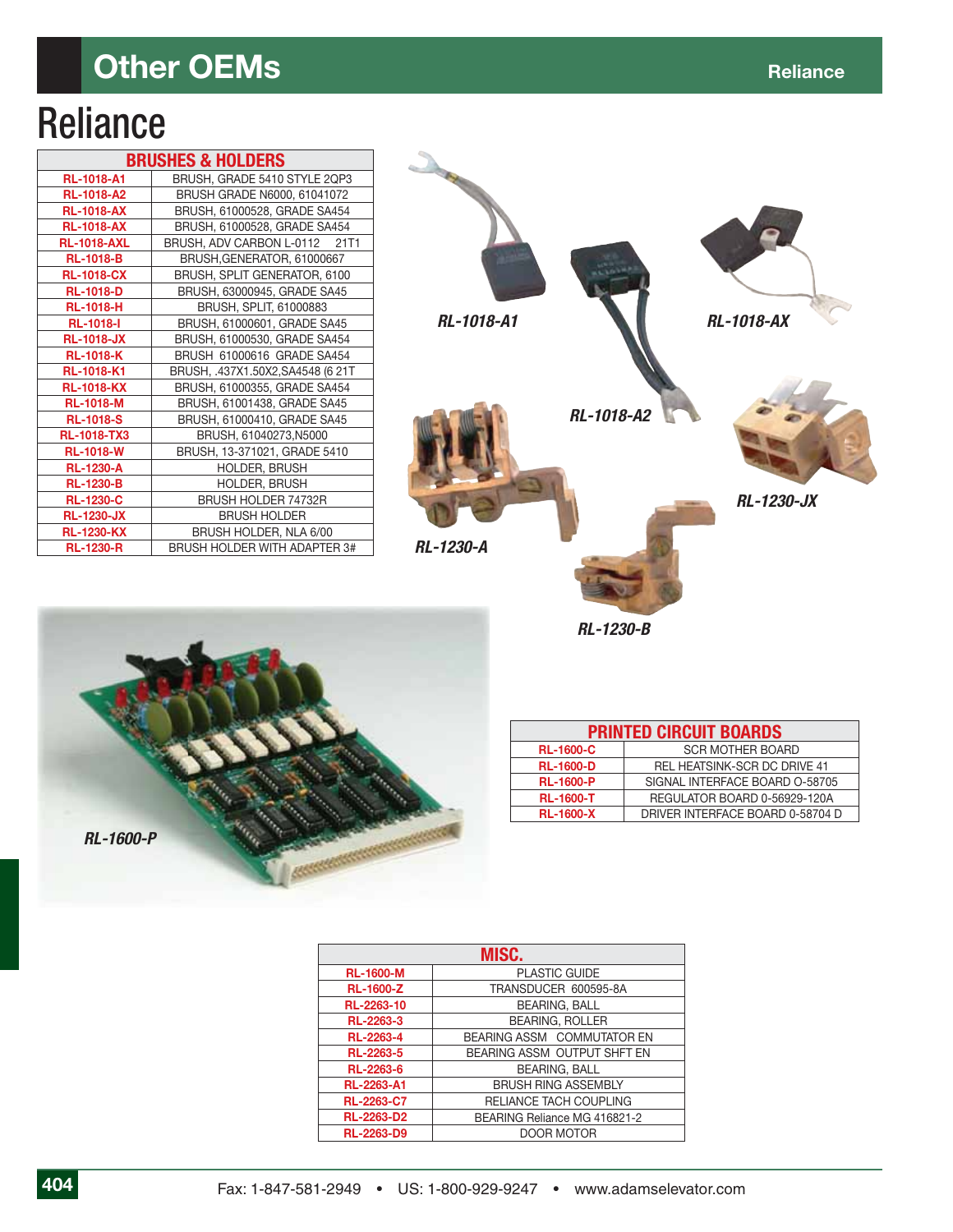### **Texacone**



**A patented blend** of oil-resistant compounds insures long life without the risk of common "rubber breakdown."

**Unique "wavy" split design** for quick and easy installation without disconnecting the motor from the geared unit.

Low friction from special baked-on finish prevents shaft scoring and damage from high temperatures.

#### **For Westinghouse seals:**

**All motors listed as "gear center"** are also known as "outboard" or "A" stand.

**Seals described as "sheave"** are gear-case-to-sheave seals that are approximately 1 /8"-thick rubber.

**Kits include sheave** and seals for worm and gear motors.

| <b>ARMOR SEALS</b>                           |        |                  |           |        |  |
|----------------------------------------------|--------|------------------|-----------|--------|--|
| <b>Adams</b><br><b>Dimensions</b><br>Machine |        |                  |           |        |  |
| part no.                                     |        | Shaft dia.       | Bore dia. | Thick  |  |
| <b>AT1R012</b>                               | #3 fin | 2.875"<br>1.938" |           | 1.266" |  |
| <b>AT1R020</b>                               | #4     | 2.000"           | 3.000"    | .500"  |  |
| <b>AT1R059</b>                               | #2     | 1.750"           | 2.750"    | .828"  |  |
| <b>AT1R081</b>                               | #5     | 2.750"           | 3.750"    | .500"  |  |



#### **KRAMM PACKING**

**GPX100** Kramm packing is a one-size-fits-all GCI wormgear packing. Not recommended for machines with excessive end play & shaft vibration. For gaps 1.5" or greater.

| <b>DOVER SEALS</b>               |                                |                  |                   |                |                    |
|----------------------------------|--------------------------------|------------------|-------------------|----------------|--------------------|
| <b>Adams</b>                     | Machine                        |                  | <b>Dimensions</b> |                | Dover              |
| part no.                         |                                | Shaft dia.       | Bore dia          | <b>Thick</b>   | part no.           |
| <b>AT1R002</b>                   | GD200.240 worm                 | 2.345"           | 3.220"            | .500"          | 9752122            |
| <b>AT1R043</b><br><b>AT1R048</b> | GD45.50.75 worm<br>GD105 inner | 1.749"<br>4.500" | 2.650"<br>5.500"  | .500"<br>.500" | 9752110<br>9727346 |
| <b>AT5E004</b>                   | GD105, spider                  | 7.125"           | 8.625"            |                | 9825526            |
| <b>AT5E005</b>                   | GD240, spider                  | 8.500"           | 10.250"           |                | 9824479            |
| <b>AT5E006</b>                   | GD45, spider                   | 5.125"           | 7.000"            |                | 9767897            |

#### **OTIS SEALS**

| Adams<br>part no. | Machine | <b>Dimensions</b> |          |       | Otis<br>part no. |
|-------------------|---------|-------------------|----------|-------|------------------|
|                   |         | Shaft dia.        | Bore dia | Thick |                  |
| <b>AT1R019</b>    | #29     | 3.000"            | 4.500"   | .500" | 33D26            |
| <b>AT1R020</b>    | #22     | 2.000"            | 3.000"   | .500" | 33D29            |
| <b>AT1R021</b>    | #22 old | 2.000"            | 3.250"   | .500" |                  |
| <b>AT1R079</b>    | #17     | 1.938"            | 2.875"   | .313" | 33AA1            |
| <b>AT1R105</b>    |         | 5.313"            | 6.250"   | .500" | 33D20            |

**WESTINGHOUSE SEALS**

| WESTINGHUUSE SEALS |                     |            |                   |              |                |
|--------------------|---------------------|------------|-------------------|--------------|----------------|
| <b>Adams</b>       | Machine             |            | <b>Dimensions</b> |              |                |
| part no.           |                     | Shaft dia. | Bore dia          | <b>Thick</b> | West. part no. |
| <b>AT1R004</b>     | #38 hoist, worm     | 3.125"     | 4.250"            | .500"        | X30ES1H20      |
| <b>AT1R005</b>     | #57 hoist, #58 old, |            |                   |              |                |
|                    | and #61 worm        | 3.240"     | 4.250"            | .688"        | X30ES1H09      |
| <b>AT1R006</b>     | #37 worm shaft      | 2.438"     | 3.438"            | .500"        | R7311H17       |
| <b>AT1R007</b>     | #18 worm shaft      | 1.750"     | 3.188"            | .500"        | X30ES1H13      |
| <b>AT1R022</b>     | #28 gear center     | 3.688"     | 4.750"            | .500"        | X30ES1H15      |
| <b>AT1R031</b>     | #38 gear center,    |            |                   |              |                |
|                    | #31 worm            | 4.000"     | 5.000"            | .688"        | R7311H25       |
| <b>AT1R050</b>     | #18 gear center     | 2.563"     | 3.750"            | .500"        | X30ES1H12      |
| <b>AT1R048</b>     | #38 gear center*    | 4.500"     | 5.500"            | .500"        | X30ES1H18      |
| <b>AT1M057</b>     | #38 sheave          | 9.750"     | 11.30"            |              | 2890C79H01     |
| <b>AT1M130</b>     | #28 sheave          | 8.125"     | 9.250"            |              | 6917C89H01     |
| <b>AT1M139</b>     | #18 sheave          | 6.855"     | 8.500"            |              | 6918C45H01     |
| <b>AT1K004</b>     | #38 machine kit     |            |                   |              | 2900C27G02     |
| AT1K005            | #28 machine kit     |            |                   |              | 6917C91G02     |
| AT1K006            | #18 machine kit     |            |                   |              | 6918C44G02     |

\***AT1R048** is for #38 machines, type 198C267; for type 534F909, order part no. **AT1R031.**

| <b>OTHER MANUFACTURERS' SEALS</b> |                                  |            |          |       |  |  |
|-----------------------------------|----------------------------------|------------|----------|-------|--|--|
| <b>Adams</b>                      | <b>Dimensions</b><br>OEM/machine |            |          |       |  |  |
| part no.                          |                                  | Shaft dia. | Bore dia | Thick |  |  |
| <b>AT1R052</b>                    | H & W #63                        | 2.188"     | 3.000"   | .375" |  |  |
| <b>AT1R079</b>                    | H & W #53                        | 1.938"     | 2.875"   | .313" |  |  |
| <b>AT1R017</b>                    | Park                             | 1.938"     | 3.188"   | .375" |  |  |
| <b>AT1R100</b>                    | Payne #400                       | 2.500"     | 3.500"   | .625" |  |  |
| <b>AT1R027</b>                    | <b>U.S Elevator</b>              | 2.125"     | 3.188"   | .500" |  |  |
| <b>AT1R081</b>                    | Haughton EK, EKU                 | 2.750"     | 3.750"   | .500" |  |  |

#### KRAMM PACKING: ONE-SIZE-FITS-ALL GCI WORM GEAR PACKING

**Made from** solid mineral lubricants, graphite, & adhesives.